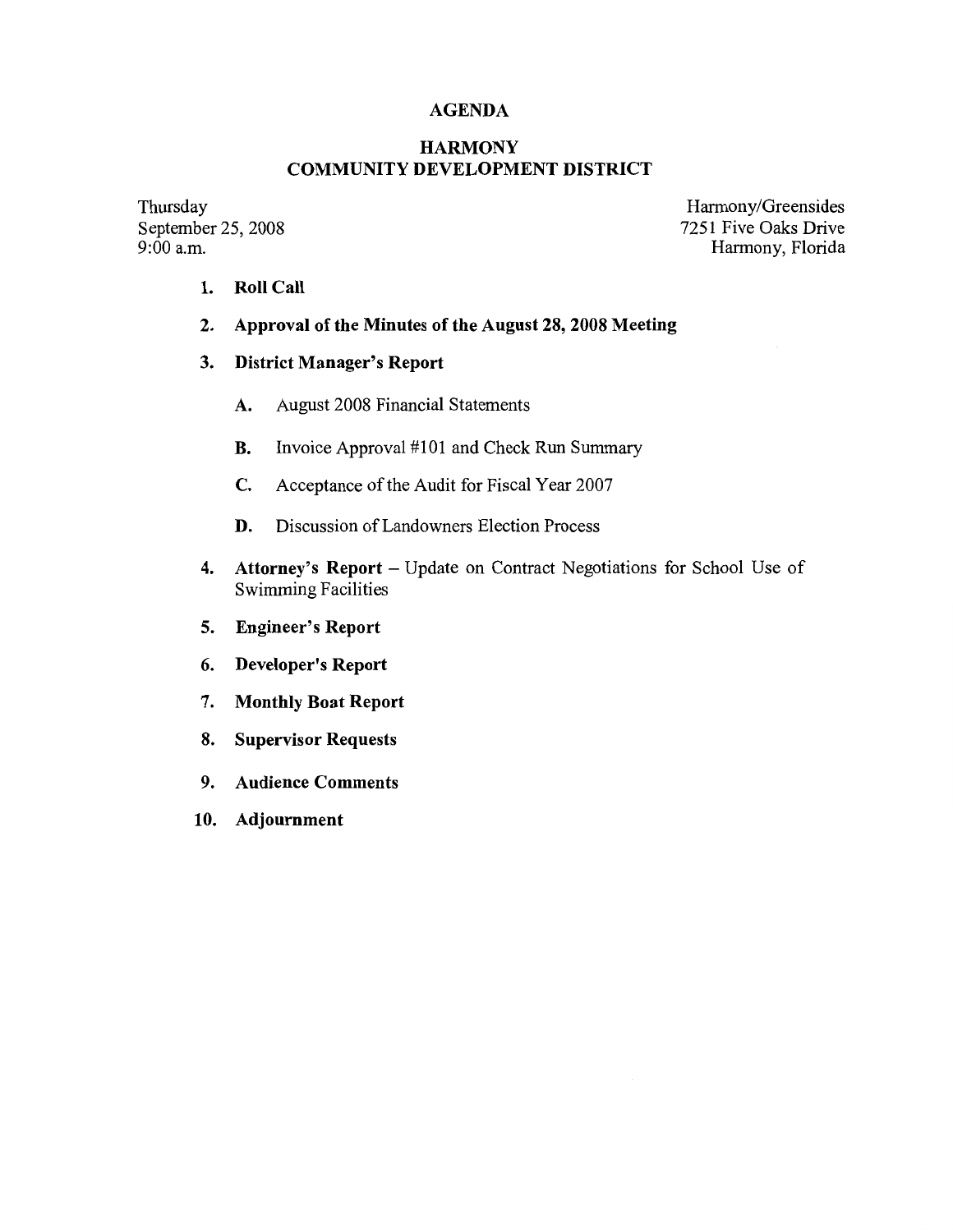# **MINUTES OF MEETING HARMONY COMMUNITY DEVELOPMENT DISTRICT**

The regular meeting of the Board of Supervisors of the Harmony Community Development District was held Thursday, August 28, 2008, at 6:00 p.m. at 7251 Five Oaks Drive, Harmony, Florida.

Present and constituting a quorum were:

| Robert D. Evans         | Chairman      |
|-------------------------|---------------|
| Greg Golgowski          | Vice Chairman |
| Ken Peach               | Supervisor    |
| Nancy Snyder (by phone) | Supervisor    |

Also present were:

| Gary Moyer                          | Manager: Moyer Management Group          |
|-------------------------------------|------------------------------------------|
| Tim Qualls                          | Attorney: Young, van Assenderp           |
| Steve Boyd                          | Engineer: Miller, Einhouse, Rymer & Boyd |
| <b>Todd Haskett</b>                 | Harmony Development Corporation          |
| <b>Brock Nicholas</b>               | Harmony Development Corporation          |
| John McKay                          | Osceola County School Board              |
| Susan McKay                         | Osceola County School District           |
| Shad Tome                           | Harmony Development Corporation          |
| Brenda Wright                       | Moyer Management Group                   |
| Residents and members of the public |                                          |

#### **FIRST ORDER OF BUSINESS**

**Roll Call** 

Mr. Evans called the meeting to order at 6:00 p.m.

Mr. Evans called the roll and stated a quorum was present for the meeting.

### **SECOND ORDER OF BUSINESS Approval of the Minutes of the July 31, 2008, Regular Meeting**

Mr. Evans reviewed the minutes of the July 31, 2008, regular meeting and asked for any additions, correction, or deletions.

> On MOTION by Mr. Golgowski, seconded by Mr. Peach, with all in favor, approval was given to the minutes of the July 31, 2008 regular meeting.

## **THIRD ORDER OF BUSINESS**

**Public Hearing for the Adoption of the Fiscal Year 2009 Budget** 

## **A. Fiscal Year 2009 Budget**

Mr. Moyer stated District management authored a budget in May. Pursuant to Chapter 190, Florida Statutes, we are required to provide that budget to the County for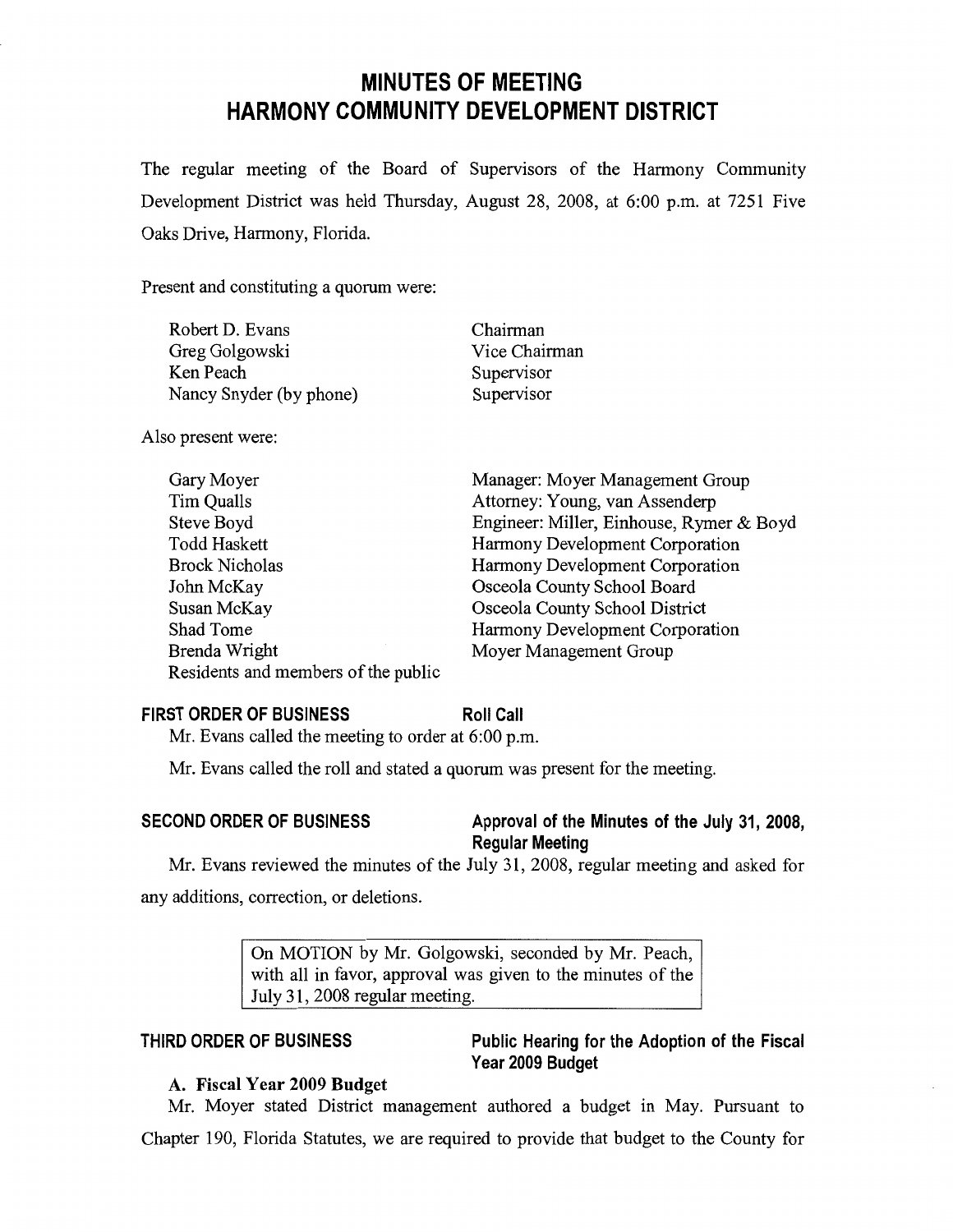their review and input, and we complied with that requirement, which is 60 days before the Board formally adopts the budget. In the intervening period at the June and July meetings, we discussed the budget. It is comprised of two separate funds, one being the general fund which covers the operation and maintenance costs of the District, and there is also a debt service fund that pays the principal and interest on the outstanding bonds that were issued to construct the infrastructure that the operations and maintenance expenses maintain. The bottom line is that we held non-ad valorem assessments level and decreased it just under 1% from what we levied last year. There will be no increase in the District's assessment for this coming fiscal year that starts October 1, 2008, and will end September 30, 2009.

Mr. Evans stated we have been increasing certain line items and we are including narratives of those line items. There were some landscaping items that were consolidated, such as D2 and E ponds, and all that was incorporated into the landscape pond areas for maintenance of those pond banks. We have had at least two meetings and one workshop to discuss this budget. Some items increased, some we were able to maintain a level of consistency, and some we were able to decrease. At the end of the day, the assessments dropped by .84%. I will now open the public hearing.

Ms. Kerul Kassel stated help me understand on the 2001 debt service fund; there is an unfavorable variance in special assessments off roll.

Mr. Moyer stated the off-roll amount is direct billed by the District to the developer for unplatted properties. The negative variance is a timing issue. We do not ask for that funding until a period of time before we need to make the principal and interest payments, so it is driven by May 1 and November 1 payment dates. We send a bill 45 days prior to the payment date. The developer will be receiving that bill shortly, we will receive that funding, and that will be a zero variance at the end of the fiscal year.

Ms. Kassel stated there is also an on-roll deficit.

Mr. Moyer stated those represent certificates that are still outstanding that have not been paid by the owners of the lots and have gone through tax certificate process. The County went through the tax certificate sales twice. Because they did not have all the certificates sold in May, they did that again in early August. We should receive whatever remittance we will get from the tax collector this month or early next month.

Ms. Kassel asked the off roll is divided into two amounts?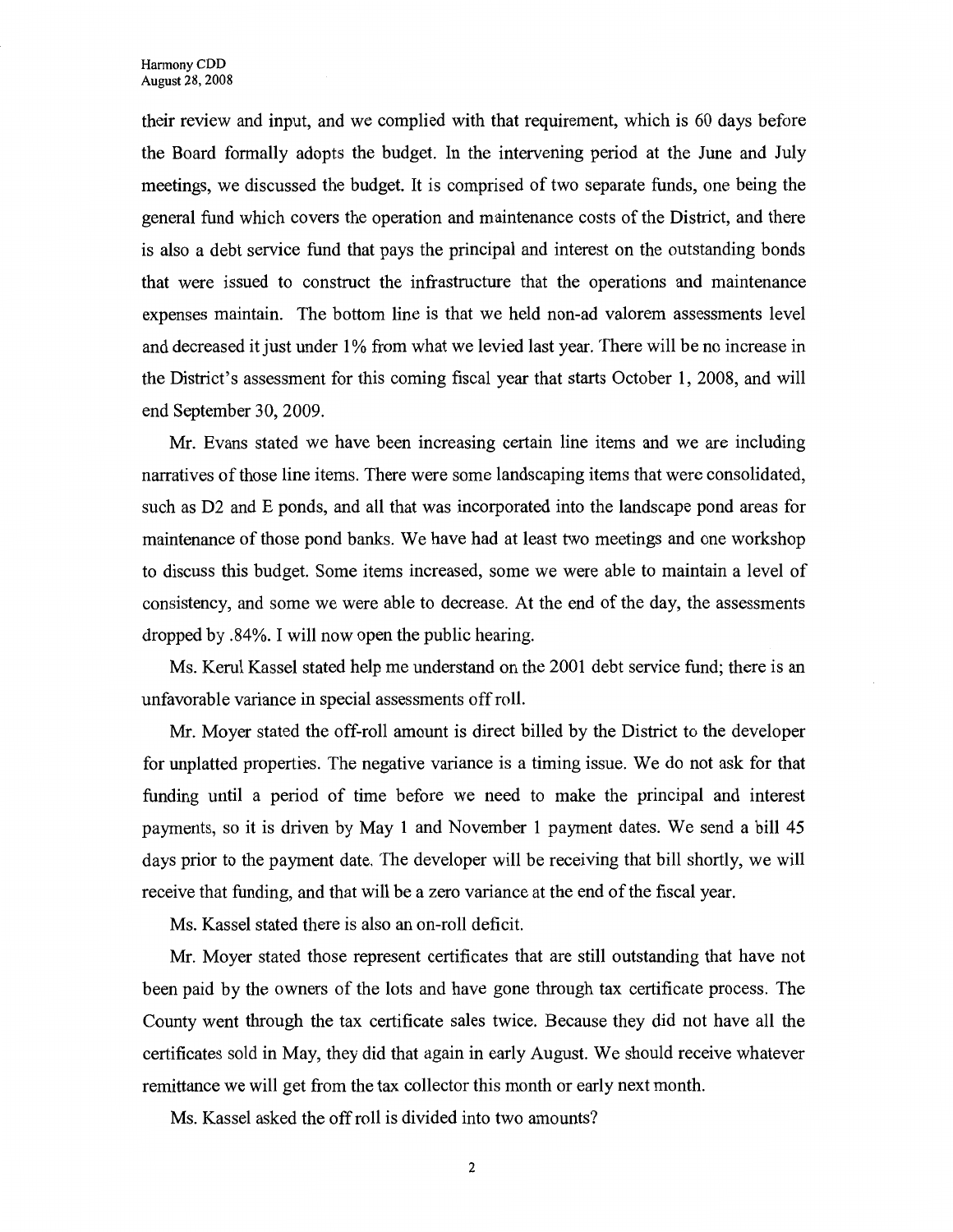Mr. Moyer responded no, it is not divided in two. May 1 is when we pay principal and interest and November 1 we only pay interest.

Mr. Mark LeMenager stated I have reviewed the operating budget in great detail and I am convinced we can easily take out \$200,000. Every time we had a revision, it is an extra \$5,000 or \$10,000. I think there is a lot of extra in this budget. However, at this time, the developer is still paying 70% of this budget. The builders fund another 5% so the residents are paying perhaps 25%. That means we could on average save maybe \$200, but then the developer would save \$150,000. If the developer wishes to continue to contribute at that level, I think it makes sense and we should say thank you to the developer for continuing to build our reserves. I will still point out that I disagree with your accounting of the first quarter reserves. I am interested to know what GAAP principle you used to justify the fact that you finished the year with \$381,000, you have a budget that breaks even, but you say the ending fund balance will be \$163,000. Reserves are not expenses unless you plan on putting them in another account. I am not sure that would hold up to a rigorous GAAP audit.

Mr. Moyer stated we have very rigorous GAAP audits by an independent auditing firm. There are several ways to show reserves for operating purposes, and I agree with you. We will raise that issue with the auditor and if there is a better way to show it, we will do something different next year. We have traditionally used this approach. Fund balance is a balance sheet item and not an income statement item. But by the same token, at the end of the year, if there are surpluses or deficits, that funding comes from the balance sheet called fund balance. We are crossing balance sheet items with income statement items in the budget. The budget is a management tool for the Board. It is not an accounting tool. It is important for the Board to understand how much money they have available and where we are going to use those monies. To the degree they are not needed for first quarter operating costs or for the self insurance fund, those monies are available. It is about \$160,000 that is truly fund balance that is not committed to anything. The Board can use some of that to credit against assessments. They can use it for future reserves. Your point about the developer funding a major portion of the budget and building up the reserves over a period of time, generally that happens in a lot of CDDs. For a District of this size, we need to build up some of those reserves. Thank you for your comments.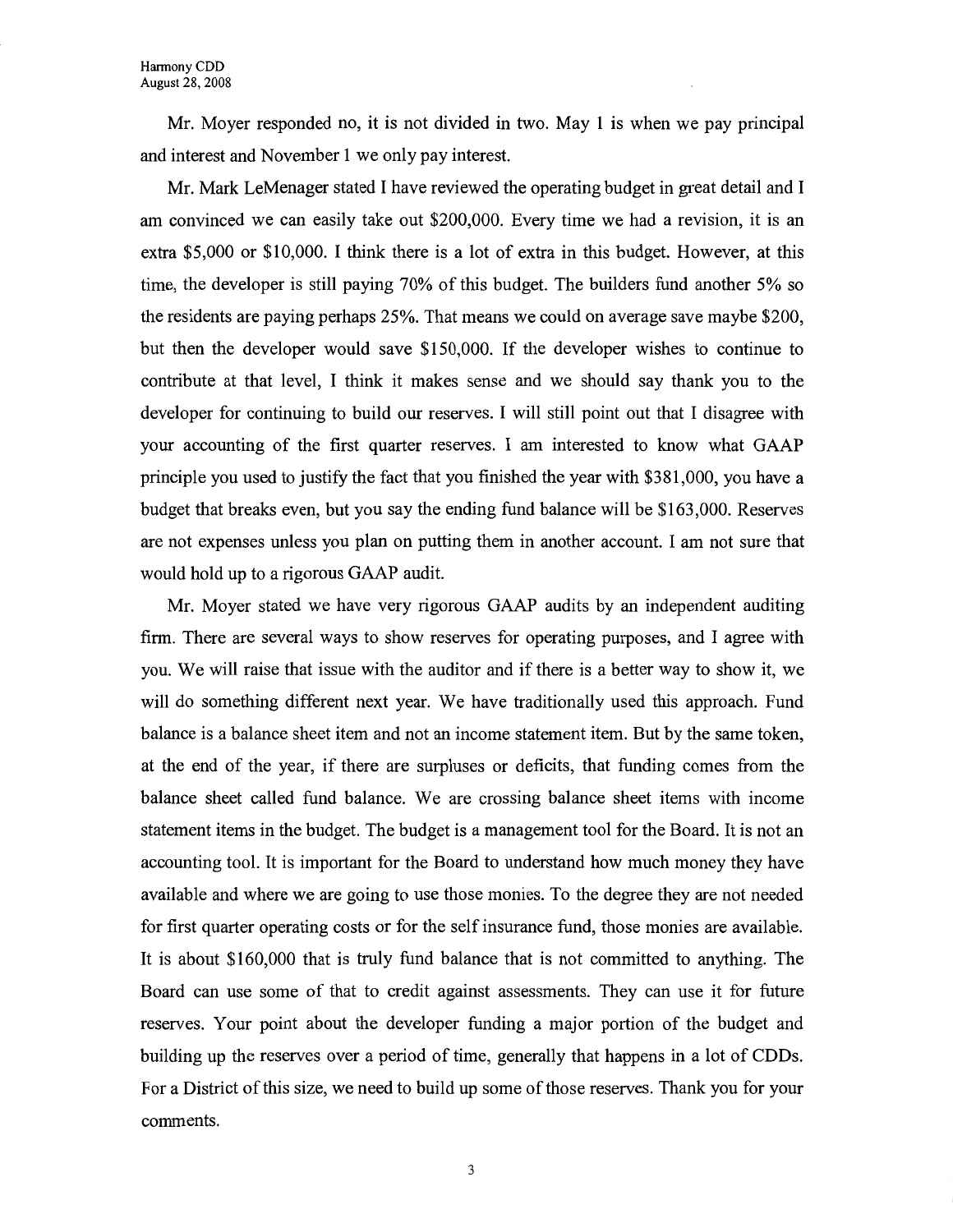Mr. George Schiro stated I noticed the largest item is for landscape pond areas. What exactly does that mean and how are those monies expended?

Mr. Evans responded that is for cutting the grass along the lake banks on the CDD ponds.

Mr. Schiro asked does that include ponds on the golf course?

Mr. Evans responded no. That is private property.

Mr. Schiro asked what about water maintenance?

Mr. Evans responded they spray those lakes periodically for weed control.

Mr. Schiro asked does the golf course spray all the golf course ponds?

Mr. Evans responded the golf course is private property and has nothing to do with the District. Whatever level of maintenance the golf course does around the ponds is done by the golf course.

Mr. Schiro asked 100% of the ponds on the golf course are maintained by the golf course?

Mr. Evans responded yes as far as cutting the grass, but not for spraying. Those ponds drain into the District ponds and we have easements associated with those ponds. All the maintenance around the ponds, including mowing the grass, is done by the golf course.

Mr. Schiro asked how many ponds are there within the CDD?

Mr. Golgowski responded there are 33 in the CDD.

Mr. Schiro asked is there a map of these ponds?

Mr. Golgowski responded yes, there is, but I do not have it with me.

Mr. Boyd stated I have a map of the District that shows all the ponds except the ones on the golf course. Mr. Boyd indicated a number of ponds on the CDD map provided on an easel at the meeting. The ponds drain into the District's infrastructure. The golf course ponds also receive run off. This map shows 12 ponds, not including the golf course ponds.

Mr. Schiro stated we were just told there are 33 ponds. Where are the others?

Mr. Golgowski responded that is all together within the District. The District sprays 33 ponds but we do not do lake bank maintenance for all the ponds. The golf course does their own.

Mr. Schiro asked who sprays the golf course ponds?

Mr. Golgowski responded the CDD.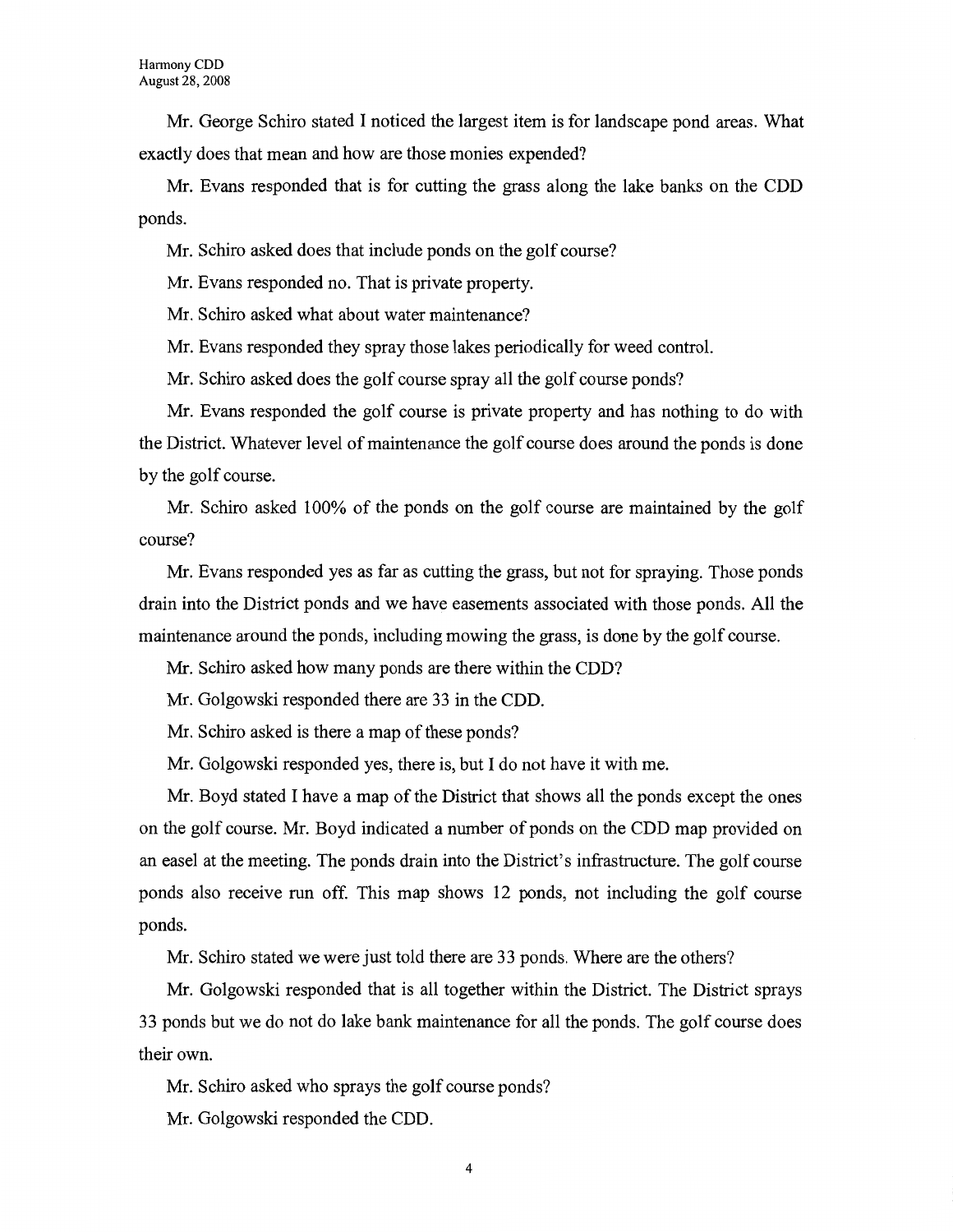Mr. Evans stated the District drains into those ponds and has easements to utilize that stormwater drainage system.

Mr. Schiro stated that is bogus since I live on a pond that is not being maintained. It is not being sprayed properly. It is totally full of algae. The largest item on this budget is for pond maintenance and the pond where I live appears not to be maintained. Yet you are saying the CDD maintains all the golf course ponds as far as spraying is concerned?

Mr. Evans responded yes, as far as spraying is concerned. The CDD receives benefit from those ponds that are owned by the golf course by allowing the District's property to drain into those.

Mr. Schiro stated everyone knows the purpose for those ponds is to beautify the golf course.

Mr. Boyd stated no, those ponds are there for stonnwater management. The reason your property did not flood during this last stonn event was because of this golf course pond. They are there to handle water. They are not there for aesthetics.

Mr. Schiro asked you are saying that because of these golf course ponds, Tropical Storm Fay did not flood us?

Mr. Boyd responded that is absolutely correct.

Mr. Schiro stated I do not believe it.

Mr. Evans stated you are also not a civil engineer.

Mr. Schiro stated you are correct; I am not, but I still do not believe it. You are saying that the spraying for all the ponds in Harmony, the vast majority of which are on the golf course, are being paid for by my CDD assessments?

Mr. Evans responded that is correct.

Mr. Schiro asked in other words, I am paying to beautify the golf course ponds?

Mr. Moyer responded no, that is not correct.

Mr. Schiro asked why is spraying necessary on the golf course ponds for water retention purposes?

Mr. Moyer responded it is not always water retention. Water flows between those ponds and you cannot let them get inundated with aquatics because that will slow down the flow of water in and out of those ponds, and that adversely affects the way the system works.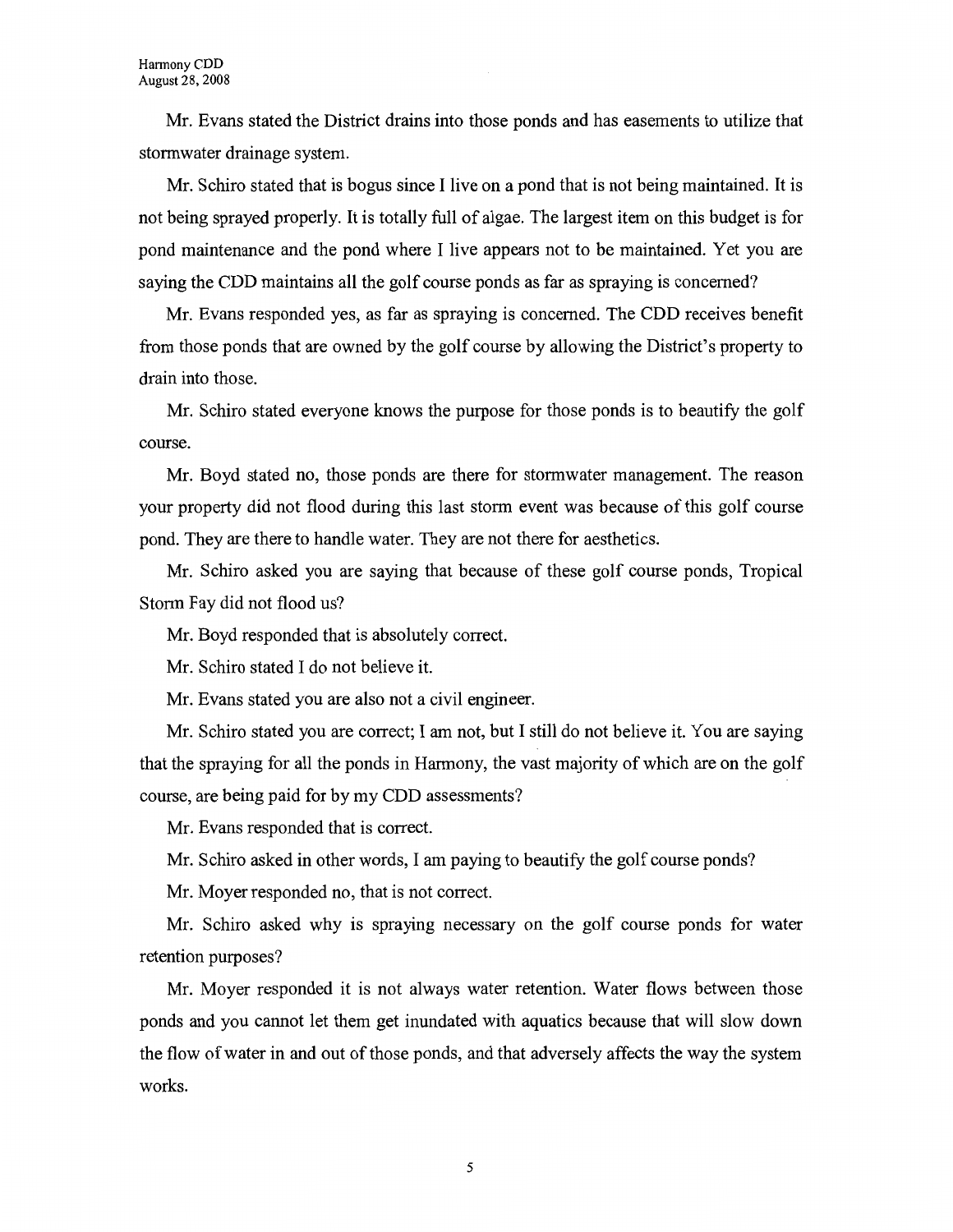Mr. Schiro stated the pond in Birchwood is covered with algae. It has more algae than any other pond that I have seen in Harmony. Why is that pond not being maintained at the same level as the golf course ponds?

Mr. Golgowski responded your pond probably gets more attention than any pond in town. It is not algae; it is a submerged plant that is very hard to remove.

Mr. Schiro stated it might be hard to remove, but we have \$100,000. That is not enough to remove that plant from the Birchwood pond.

Mr. Golgowski stated they continue to try. It takes expensive chemicals to get to those submerged plants. It is never going to be 100% effective.

Mr. Schiro asked what is the status of the fish that were put into the pond? Are they still alive?

Mr. Golgowski responded I cannot tell you for sure. I presume they are still out there.

Mr. Rich Marks stated I share that same pond and there are many fish.

Mr. Schiro stated fish were put in that pond specifically to clean it up.

Mr. Mark stated I know who does clean that pond, and that is me. I also know who does not clean that pond, and that is you.

Mr. Schiro stated I have cleaned up that pond plenty of times. It is nice to see this meeting is at 6:00 p.m. for the first time ever. Is this the beginning of a trend or a onetime thing?

Mr. Evans stated it is once a year for the budget. We have a lot of staff and professionals who have to attend these meetings. Everyone, including you, has been going over this budget, line item by line item, critiquing it. If we want all these professionals to attend our meeting, we need to pay their overtime to be here.

Mr. Schiro asked what do these other CDDs do that meet after 6:00 p.m.? Do they all pay overtime?

Mr. Evans stated I do not know; ask them. This is the decision we made on when to meet.

Mr. Schiro asked even though plenty of other CDDs hold their meetings after 6:00 p.m., is it too much to ask for the Harmony CDD?

Mr. Evans responded this is not going to be a debate tonight. This CDD is so well structured, it is almost on auto pilot for a lot of the issues. The vast majority of the improvements are already done. This budget is based on a line-item-by-line-item basis. It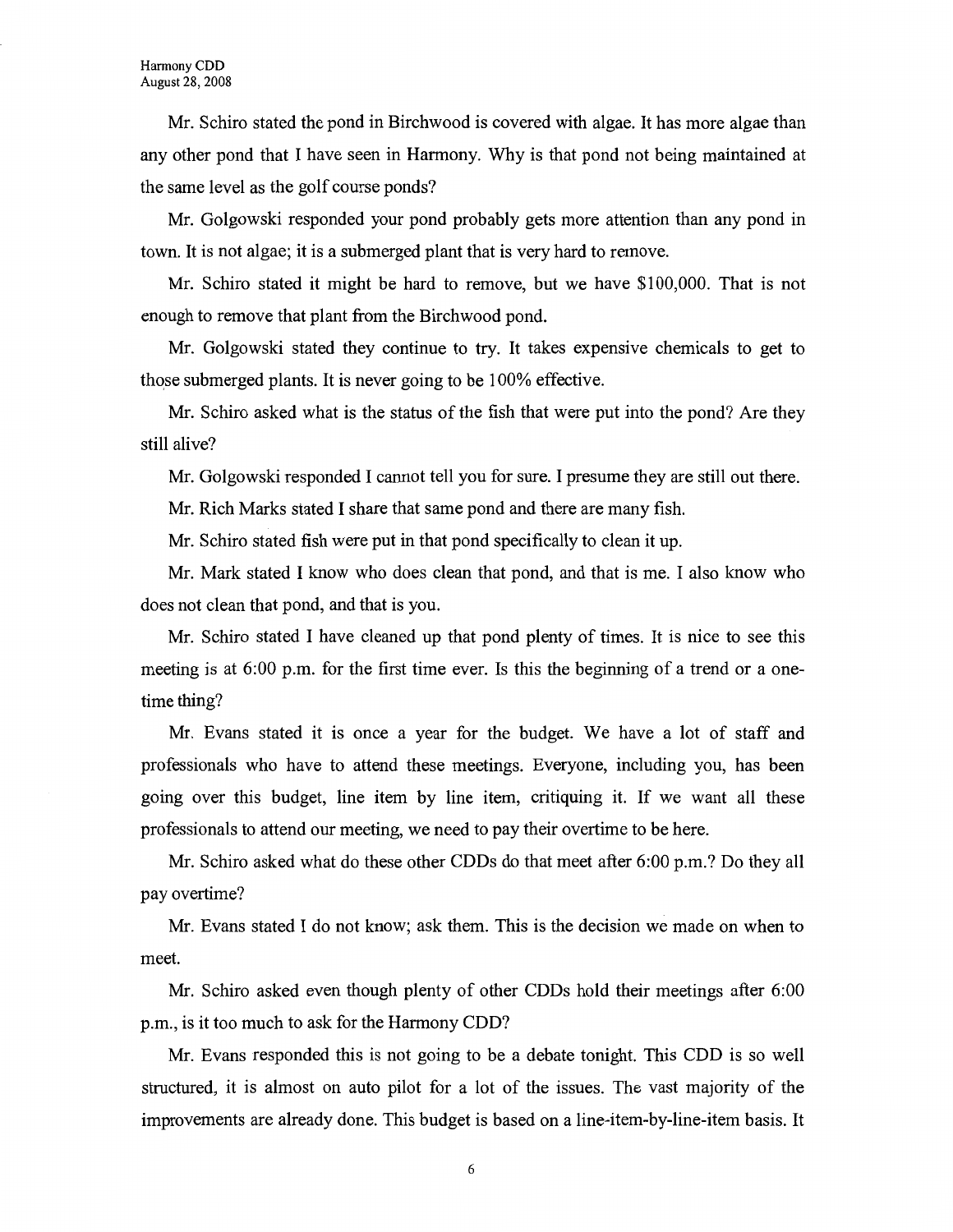is second to none for any CDD in the State. Even the utilities are counted on a meter-bymeter basis. The vast majority of items in these budgets are predicated on the accounts that have occurred over the previous year. Many of these accounts are locked in contracts. All the street lights are locked-in amortization contracts. To make statements like that, I do not see the basis for it. Most of these meetings during the day last less than 30 minutes. That is how much business that is conducted during the day during CDD meetings. It is about 15 to 20 minutes. We post all the minutes online and we have gone to great lengths to provide this information.

Mr. Schiro asked Mr. Evans, do you not personally collect \$200 per CDD meeting for 15 minutes of business?

Mr. LeMenager responded this is a budget discussion. Wait until audience comments and you can talk all you want.

Mr. Evans stated this is a budget hearing. Every Supervisor, whether it is this District or most other Districts that I have chaired, receives \$200 per meeting that they attend. For that 15 minutes, I spend at least eight to ten hours a week of my own personal time, reviewing these documents, interfacing with the engineer, interfacing with the manager and interfacing with counsel, which you never see. You could not afford to pay me for the amount of time I spend on this Board. Hearing no further comments, I will close the public hearing.

#### **B. Consideration of Resolution 2008-5 Adopting the Budget**  Mr. Moyer read Resolution 2008-5 into the record by title.

Mr. Moyer stated we will fill in the blanks with the numbers that are in the adopted budget.

> On MOTION by Mr. Peach, seconded by Mr. Golgowski, with all in favor, approval was given to Resolution 2008-5 adopting the budget for fiscal year 2009.

### **C. Consideration of Resolution 2008-6 Levying the Assessments**

Mr. Moyer read Resolution 2008-6 into the record by title.

Mr. Moyer stated this document will accompany the non-ad valorem assessment roll that we will transmit to the Osceola County Tax Collector.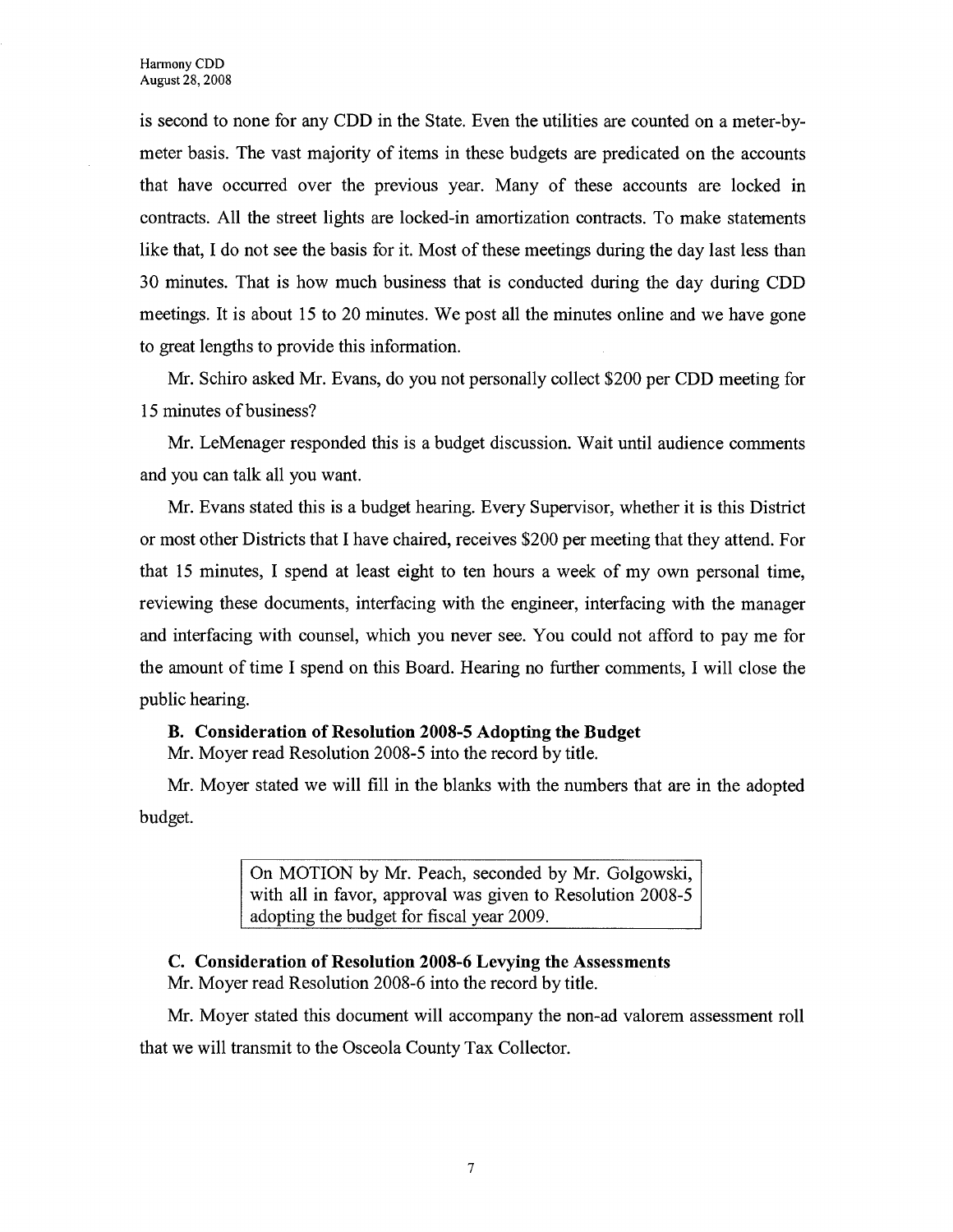On MOTION by Mr. Golgowski, seconded by Ms. Snyder, with all in favor, approval was given to Resolution 2008-6 levying the assessments.

## **FOURTH ORDER OF BUSINESS**

## **District Manager's Report**

## **A. Financial Statements**

Mr. Moyer reviewed the financial statements, included in the agenda packet and available for public review in the District Office during normal business hours.

Mr. Moyer stated I want to point out for Ms. Kassel that for operation and maintenance, the uncollected special assessment is now \$12,557 as of July.

Mr. Evans stated the comments and notes that are included on the budgeted line items are very helpful.

Mr. Moyer stated I agree.

## **B. Invoice Approval #100 and Check Run Summary**

Mr. Moyer reviewed the invoices and check summary and requested approval.

Mr. Evans stated I was asked to include an invoice that was submitted late from

Walker Technical Services for \$150 to add to the invoice summary.

On MOTION by Mr. Peach, seconded by Ms. Snyder, with all in favor, approval was given to the invoices as presented, amended to include the additional invoice.

## **C. Meeting Schedule for Fiscal Year 2009**

Mr. Moyer stated pursuant to Chapter 189, Florida Statutes, special Districts are required to annually publish their meeting schedule. What was included in the agenda package is our proposed meeting schedule. I suggest that for the August 27, 2009, meeting that we continue what we started this year and have the budget hearing at 6:00 p.m.

> On MOTION by Mr. Golgowski, seconded by Ms. Snyder, with all in favor, approval was given to the meeting schedule for fiscal year 2009 as amended.

### **FIFTH ORDER OF BUSINESS Attorney's Report**

## **A. Consideration of a Partnership Agreement with the Osceola County School District and the Harmony Community School for Swimming Lessons**

Mr. Qualls stated I received a proposal from the School District to allow kindergarten and first grade students to utilize the District's recreational and educational facilities, i.e., the swimming pool, to provide swimming lessons. They will take place two weeks out of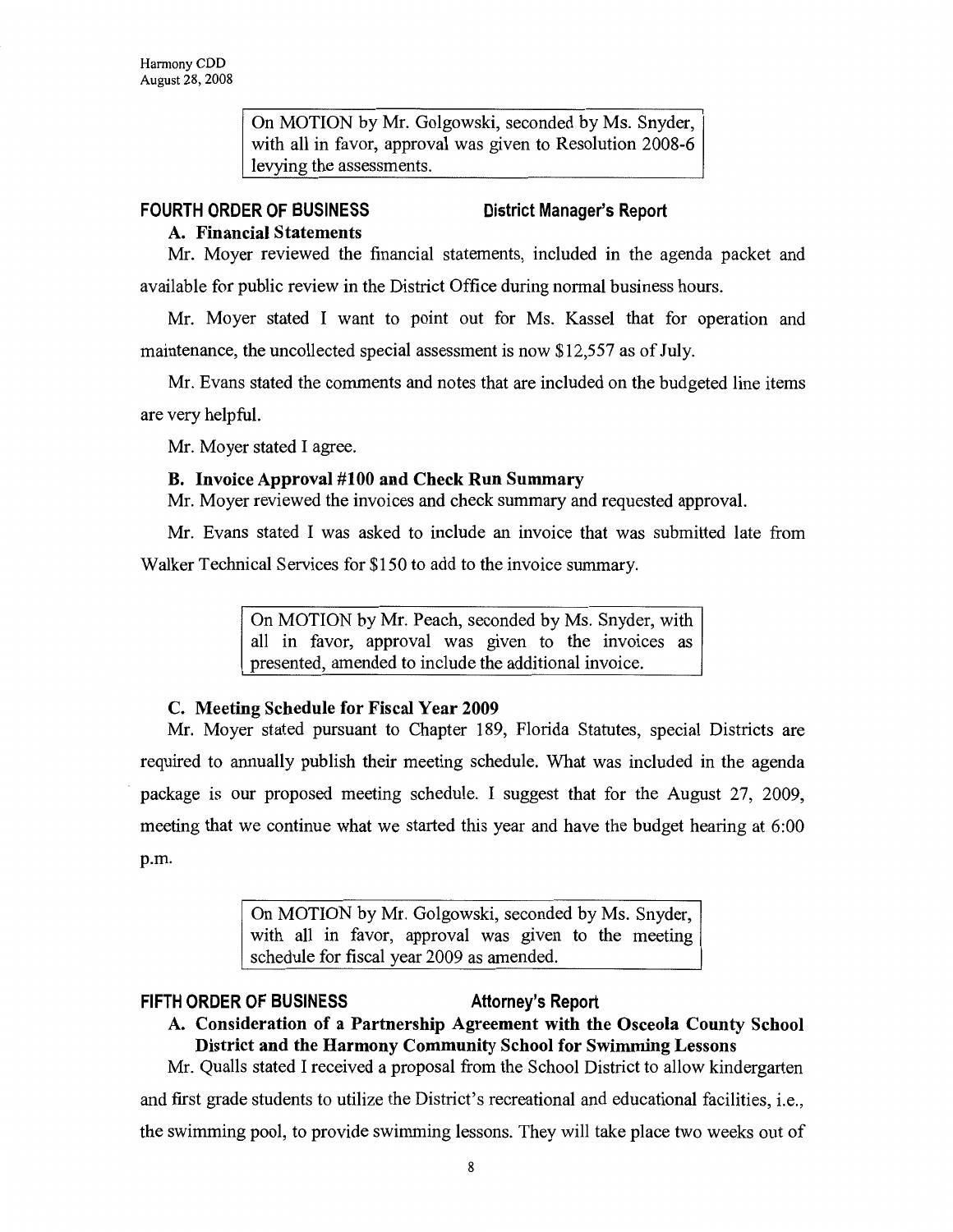the year for kindergarten and two weeks out of the year for first grade for a couple hours each morning during that time period. I drafted an Interlocal Agreement between the Osceola County School District and the Harmony CDD because I think this is a great example of two governments to work together to carry out powers that they both have but to join together to do these things, to save money and related things through economies of scale. I drafted an agreement that I will review. The School Board will be allowed to use the facilities. The School Board will need to indemnify and hold harmless the District, which in no way impairs the sovereign immunity that the District also has. I added an insurance requirement, that the School Board has to provide insurance. The District's duties are to keep facilities available, to keep the pool up to the standards that Florida law requires, which the District is already doing. The School Board duties are to make sure that the lifeguards and other staff that they provide also meet the standards of Florida law for lifeguards and other swimming personnel. There is adequate consideration. The District would be induced to enter into this agreement because of the intrinsic value. Allowing these children to come here and learn how to swim enhances the intrinsic value of the District's facilities. I think that is adequate and sufficient consideration for the District to enter into this agreement. I included a provision that the School Board will provide their pro rata share of the fees for maintenance but after having considered that, I do not think that is necessary legally or from a practical basis. Allowing them to swim in these facilities enhances the intrinsic value of the District's facilities and falls directly inline with the District's single purpose, which is to maintain District infrastructure. If the Board is willing to enter into this agreement, there will need to be some final steps taken. I will need to send the agreement to the legal staff at the School Board who will finalize it. If you are comfortable with the basic tenets, then you can enter into the agreement subject to finalization by your counsel and their counsel.

Mr. Evans stated I think we are very fortunate to have Ms. McKay here tonight.

Ms. Susan McKay stated the School District of Osceola County has an elementary swim program that mandates all kindergarten and first grade students in our schools have swim lessons. These lessons are Red Cross certified swim lessons taught by a water safety instructor that each school has. Harmony has kindergarten and first grade students who have in the past had these lessons at another school. It only seems right that we continue on with this in your community without having to bus them into St. Cloud to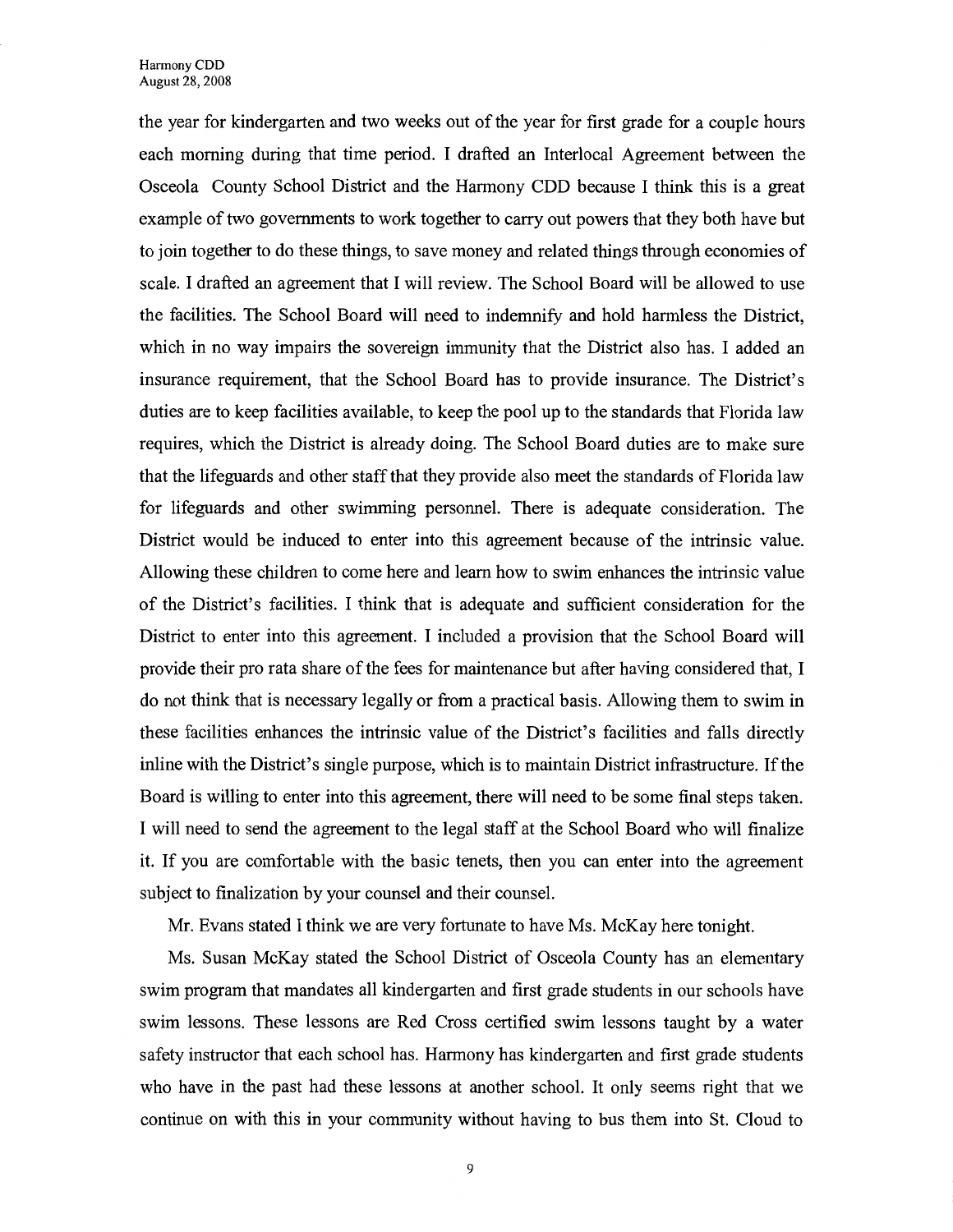have lessons. Each student has the opportunity to take these lessons for 10 days. Kindergarten goes in the Spring for 10 days and the first graders will start shortly. Those first graders had lessons as kindergarten students somewhere else and we are very fortunate that our School Board made this a mandate so every student at every school, kindergarten and first grade, can have these lessons free. As long as the program has been in existence as an optional program, there has never been an incident at any community pool or public/County pool. We are very well staffed at the schools with volunteers in the way of parents and other support staff are certified as WSI aides, who help with the instruction. Many of the first grade teachers get in the water with the children as aides to support the WSI instructor. It is a very good program.

Ms. Snyder asked will the CDD be responsible at all? I assume the School Board would be responsible if anything ever happened and not the CDD.

Ms. McKay responded that is correct. We partner with several different communities: Lakeside at Celebration, Alhambra at Poinciana and Doral Woods in Poinciana, using their community pools. We offer a Certificate of Liability for that agreement where we assume the liability. As Mr. Qualls said, your responsibility is to maintain the pool according to the regulations. Because of the Jessica Lunsford Act, our students cannot mingle with community people during the times that they are swimming. We ask that the community be informed when the lessons are so there is no incident.

Mr. Peach stated we are looking at the hours from 9:00 a.m. to 12:30 p.m. for 10 days. We have a good representation of residents here. I assume you will need the entire pool and there is a second pool available to the residents for that time period. I want to be sure everyone is fine with that.

Ms. McKay stated it is for the safety of the students.

Ms. Kassel asked does that mean the pool closed to residents during that time?

Mr. Evans responded yes. The children of this community are using it.

Ms. McKay stated that is the neat thing about it. The children will be inspired from the lessons they get to continue to use the pool and after that to practice and become interested in swimming as a lifelong skill.

Mr. Evans stated we, as a Board, tried to bring swimming lessons here before and ran into numerous complications because of insurance issues. I think this is a wonderful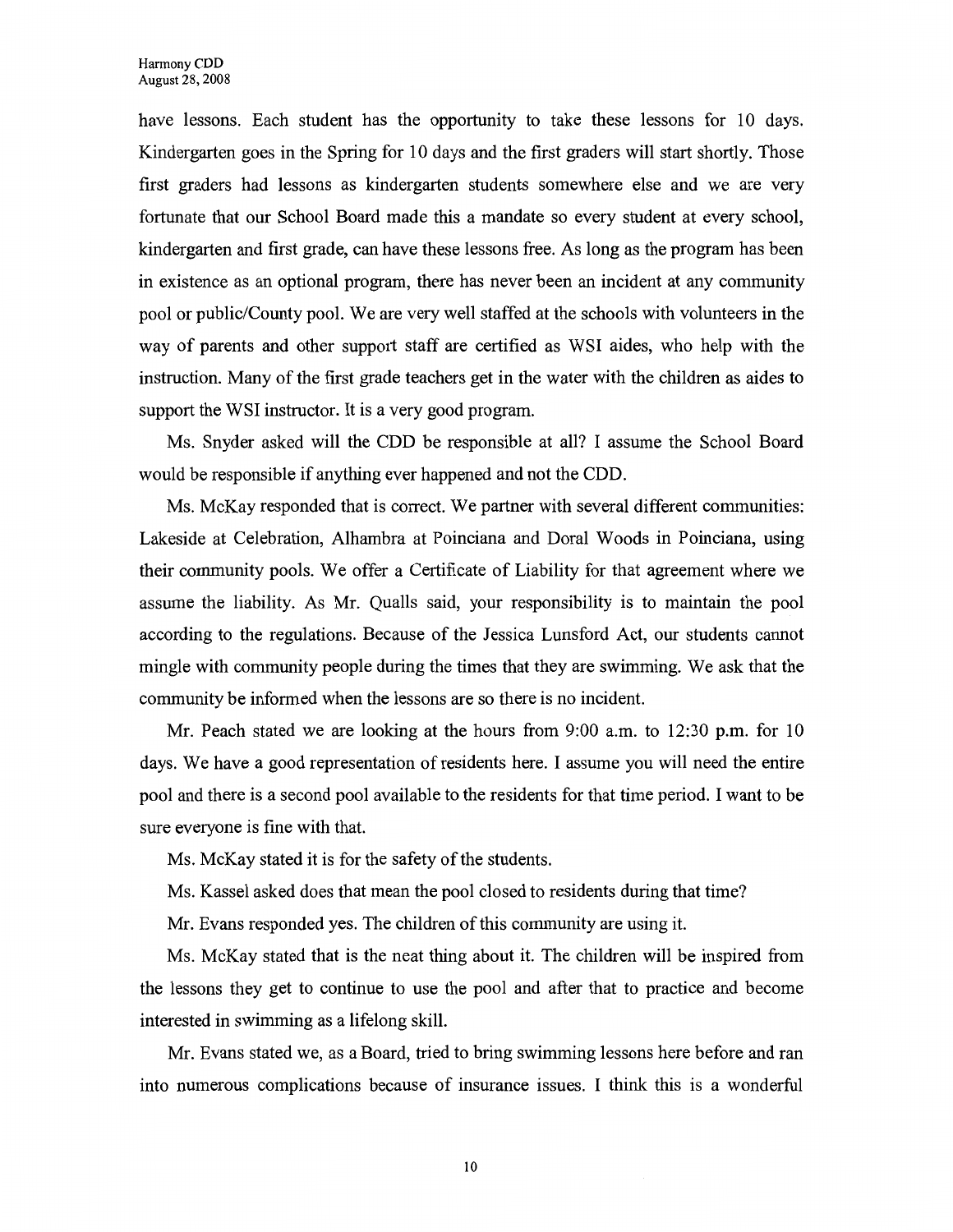alliance to make available and to interface with other local governments to provide these lessons. I think there can be no better utilization of a partnership such as this.

Mr. Schiro asked will it only be for two weeks?

Ms. McKay responded yes, in the Fall and in the Spring. The Harmony school staff have proposed the dates of September 22 through October 3. The agreement said 9:00 a.m. to 12:30 p.m. and they will probably be gone before then. In the Spring, there will be 10 days for the kindergarten students.

Ms. Snyder asked why is it only kindergarten and first grade? I think it sounds like a wonderful program. Maybe it should be all the other grades, too.

Ms. McKay responded I am in total agreement. We have made a start. For 20 years, up until the last two years, it was an optional program. The principal had the discretion whether or not to send their children and it was funded totally by the school. The wellness policy gave us the opportunity to propose it as a mandate for kindergarten and first grade with it being funded by the School Board. We are pushing toward more involvement but at this point in time, we are elated to have kindergarten and first grade totally mandated.

Mr. Evans asked are you open to expanding the program?

Ms. McKay responded yes. It is not to say that perhaps the physical education curriculum at the Harmony Community School, with the support of the community could expand it on their own as an optional part of their physical education curriculum for all students. Just because it is mandated and funded by the School Board for kindergarten and first grade, that just means the principals have no choice and it must be in the curriculum. It does not mean it cannot be expanded school by school depending on what the community and the school want.

A resident asked are both pools going to be out of service?

Ms. McKay responded we want to use the main pool at the Swim Club.

The resident asked do you have three classes of kindergarten children of 30 each and each one goes for an hour?

Ms. McKay responded each school does it differently because they do their own scheduling, but the lessons are in 45-minute segments. One class comes over shuttled by the bus. Those students have their lessons. The bus goes back and picks up another class and brings them off and takes the class that just finished back to the school. There are six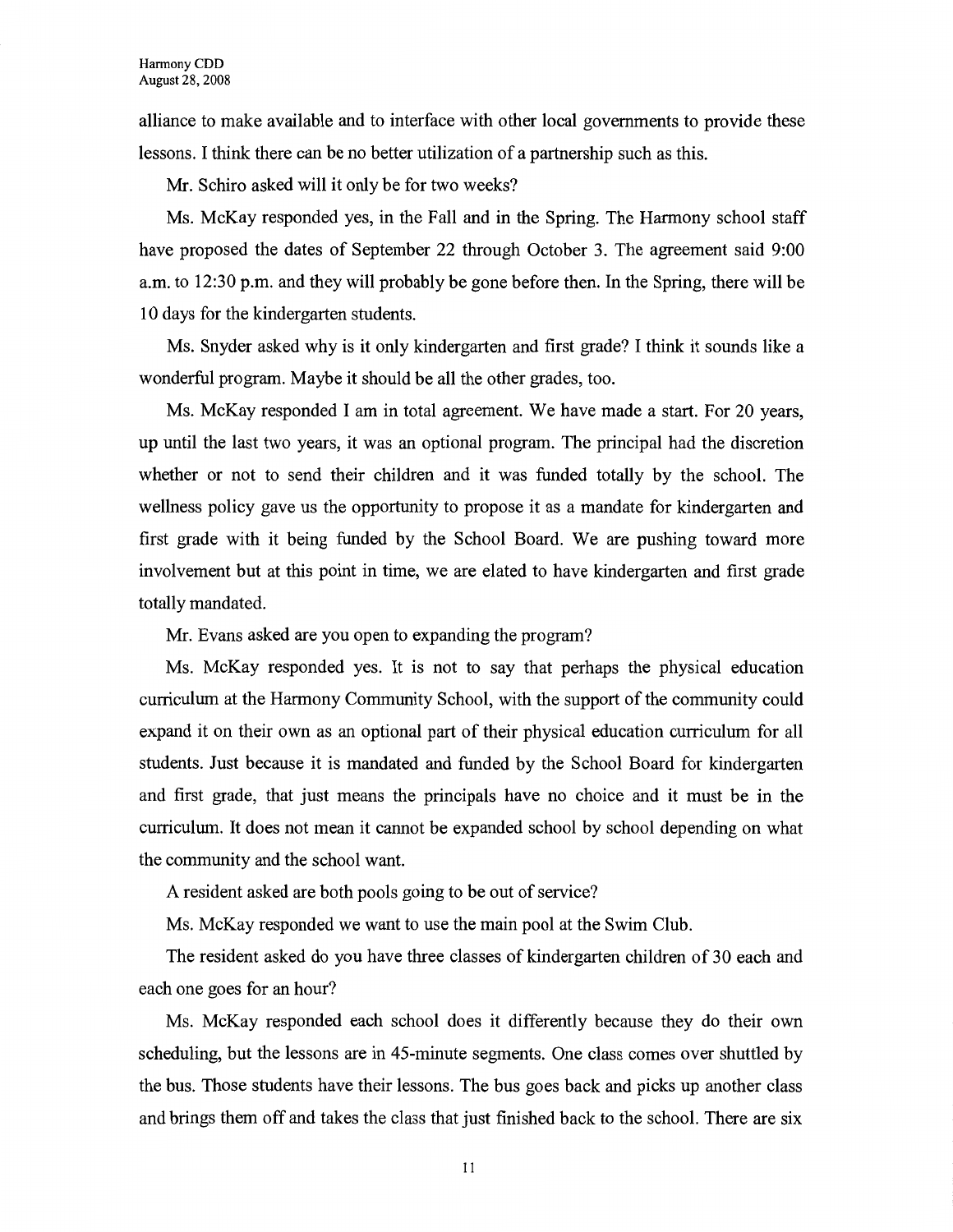first grades at Harmony Community School, so the 45-minute time limit indicates those lessons are over by 11 :45 a.m. The WSI instructor can only instruct so many kids at a time.

A resident asked does the community pool have adequate facilities for that many students to use, such as changing rooms and places to store their clothes during the lessons?

Ms. McKay responded generally how it works in other communities that have similar facilities is the students wear their swimsuits to school under their clothes and they either change here if they want to or most of them go back to the school and change there after the lessons. They have a bag for their clothes around the pool area during lessons, and I see that working the same way here.

Mr. Marks asked in the spirit of no contact with the outside community, who will let them in the pool?

Ms. McKay responded the contact that will be named by the CDD and the water safety instructor will work that out. A person who is not a School District employee who has not been screened cannot interact with the students and come into the pool area.

A Resident stated Ms. Mack is one of the teachers and she lives here.

Mr. Evans asked what about Paragraph 1.6, the last portion.

Mr. Qualls responded that is out.

Mr. Evans asked what about Section 2.3 .1?

Mr. Qualls responded that is out.

Mr. Evans stated Section 4.2, full force and effect until June 30, 2008. I would redraft it so that the date is the effective date. It will run on an annual term to give them that oneyear cycle.

Mr. Quall stated there is something in the School District language that there is a requirement for this specific date.

Mr. John McKay stated it is based on the fiscal year.

Mr. Qualls stated we will make it through June 30, 2009, once it is effective.

Mr. McKay stated include a clause that it is renewable automatically on a yearly basis.

Mr. Qualls stated that is the clause. It is renewable and either party can cancel with 90 days' notice. It renews automatically.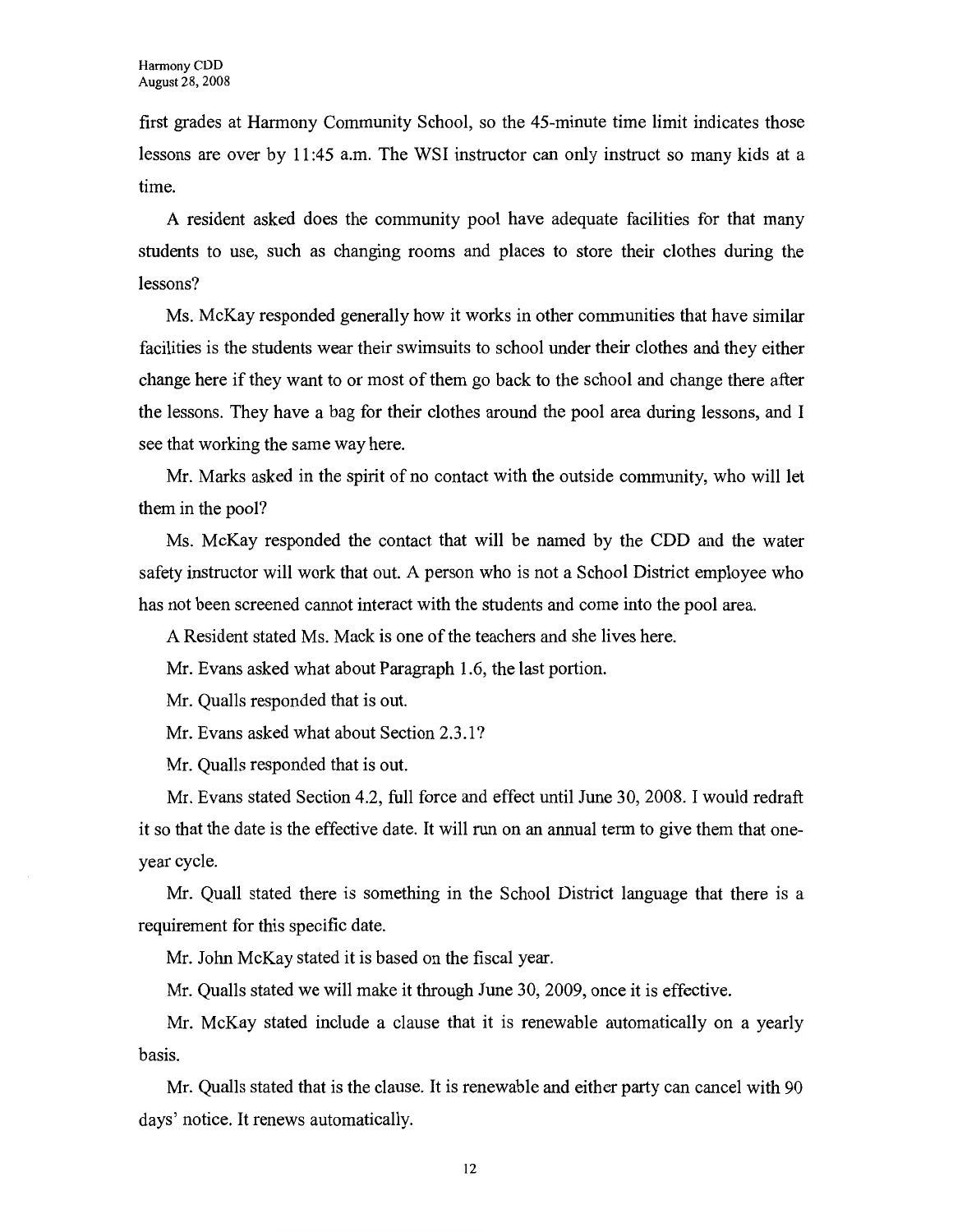Mr. McKay stated it is on the fiscal year for funding the swim program.

Mr. Evans stated I want to address a waiver of policy, Section 7.3, for the damage deposit. I would like to waive that deposit for other governmental bodies for organized public activities.

Mr. Qualls stated there is a rule in place on how to reserve the facility if the School District follows that. I will put some language to that effect in the contract. That will help the community be aware of when the pool is being used and to plan accordingly, and it falls inline with the District's policy.

Ms. McKay asked will you have a contact person that our physical education person can contact?

Mr. Qualls responded yes, we will put that in the contract.

Mr. Evans stated once you know the dates, we will publicize it and there will be restricted access during that time for the mutual safety and welfare of the participants. I would request approval of this agreement subject to revisions by counsel, authorizing the Chairman to execute upon acceptance by the School Board.

> On MOTION by Ms. Snyder, seconded by Mr. Peach, with all in favor the Interlocal Agreement with the Osceola County School Board regarding swimming lessons at the Swim Club was approved, subject to final revisions and review by District Counsel, and the Chairman was authorized to execute upon acceptance by the Osceola County School Board.

Ms. McKay stated you can communicate to me through Ms. Wright since she has my email and contact information. That agreement can be forwarded to me and I will forward it to the School Board.

Mr. Qualls stated yes, we will get this to you very shortly.

#### **B. Discussion of Final Harmony Community Development District Parks and Recreation Facilities Policy**

Mr. Qualls stated the time limitations have been complied with relative to the rulemaking procedures. The Statutory rulemaking requirements have been met. The rules were adopted at last month's meeting. I included the adopted version of the new rules related to the recreational and park facilities within the District. The next step is to sign and certify and promulgate the final adopted version. There is no requirement that these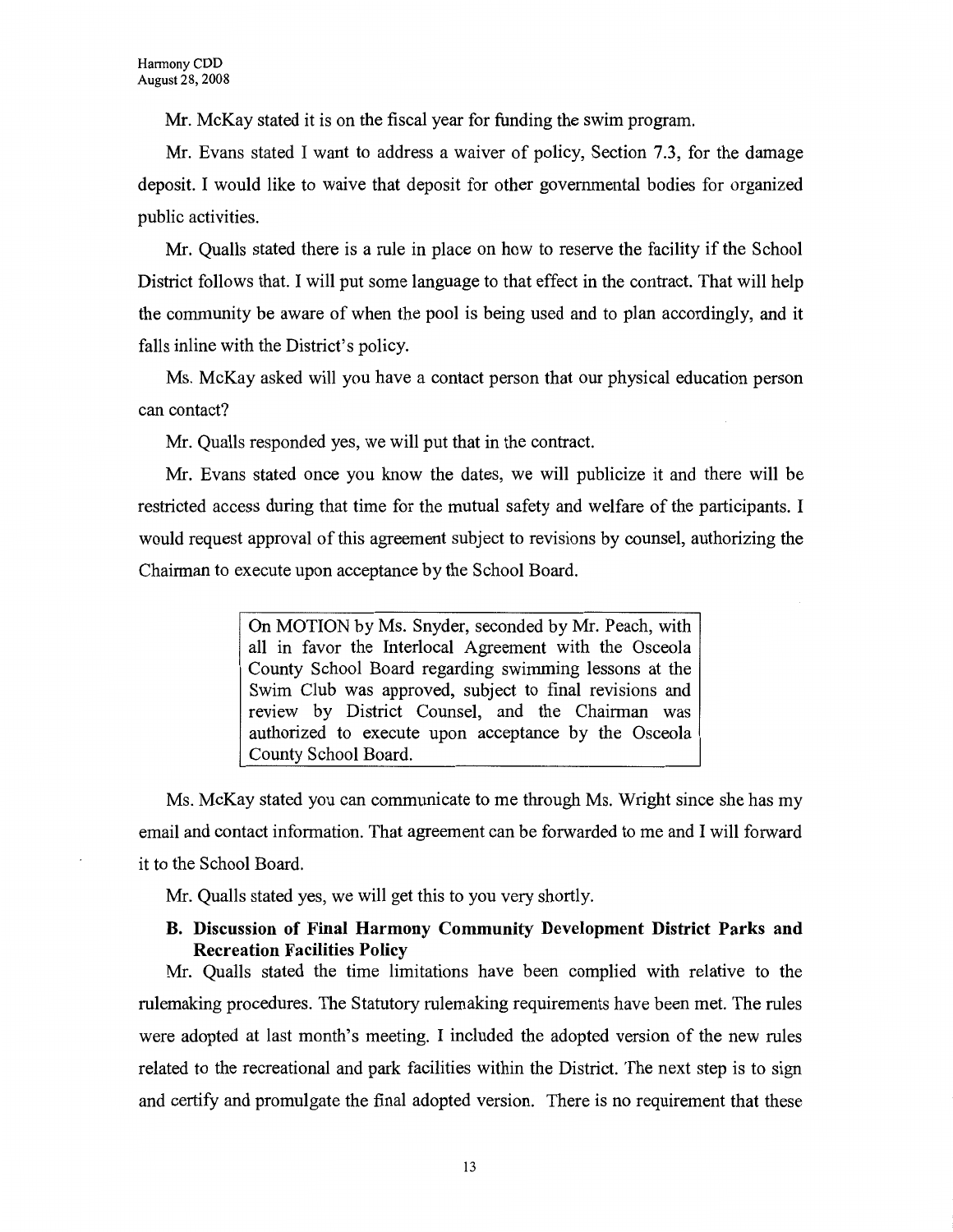be forwarded to any State agencies. They can be posted on the website for the community's use. There is no action that needs to be taken at this time.

Mr. Evans asked do we need to add a provision to Section 7.3 that the District can waive damage deposits for other governmental agencies for organized public activities? Or is that a given?

Mr. Qualls responded it is not a given, but it is a policy that makes sense. In order to amend the rules, you have to go through the process we just concluded. We do not need it. I suggest we wait for a year and see how these work before we go through the rulemaking process again.

#### **SIXTH ORDER OF BUSINESS Engineer's Report**

Mr. Boyd stated at the next meeting, I will be able to make an extended presentation on the function of the drainage system if the Board is interested.

#### **SEVENTH ORDER OF BUSINESS Developer's Report**

Mr. Haskett stated I distributed a proposal from Wired for Tomorrow for security cameras at the Swim Club. It is the same cameras and system that was installed at Ashley Park, which are functioning quite well. The proposal is for \$4,505, which is a savings of a little over \$300 for the cameras at Ashley Park.

Mr. Peach asked did we include that in the budget?

Mr. Evans responded it will be a capital improvement.

Ms. Snyder asked can we use the same computer system as Ashley Park?

Mr. Haskett responded it is a DVR that has its own internal hard drive, and it is a stand-alone unit. It is the same for high resolution, color cameras that have night vision. They work quite well and come in handy with aiding the sheriff's department with some incidents we had recently.

> On MOTION by Mr. Golgowski, seconded by Mr. Peach, with all in favor, approval was given to Wired for tomorrow proposal for security cameras for the Swim Club in the amount of \$4,505 paid for from the capital improvement budget.

#### **EIGHTH ORDER OF BUSINESS Monthly Boat Report**

Mr. Golgowski reviewed the monthly boat report as contained in the agenda package,

which is available for public review in the District Office during normal business hours.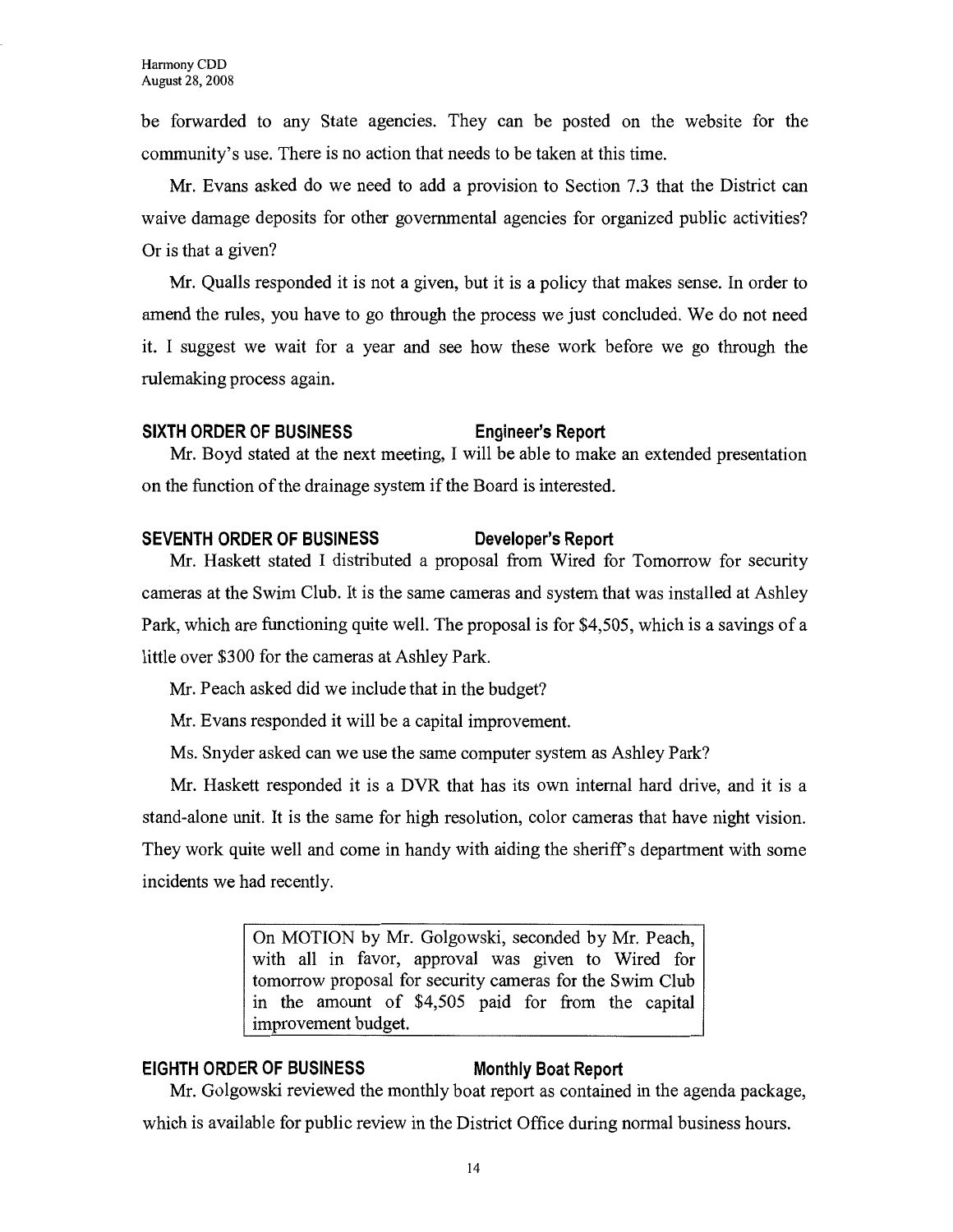#### **NINTH ORDER OF BUSINESS Supervisor Requests**

Ms. Snyder stated I have a question on something that was brought up last month regarding the pool: the umbrellas, the tile grout and the vacuuming. Did someone check to see if that was completed or if they were doing what they were supposed to be doing?

Mr. Haskett responded many of the problems are because it is an outdoor pool. Maintenance has been up to standards. The pool company does a good job, but they do face the outdoor elements. To help them out, the two planters with the bird of paradise next to the pool edge, we put in a large stone in the planters to keep sand and dirt from blowing out of the planter and into the pool. That will hopefully resolve some of that. The tile maintenance and other maintenance items will be done in the next few weeks. It is the busy season and the rains from the recent tropical storm slowed them down some, but the work will be done and I think everyone will be pleased with the maintained standards we have at the pools.

Mr. Evans stated regarding the umbrellas, I asked Mr. Haskett to look into some permanent shade structures at the pool because I think it will be a tremendous benefit to everyone and it will be lower maintenance than trying to keep up with the umbrellas that get tom and damaged. Hopefully at the next meeting he will have some ideas and costs of what will be involved in putting up permanent shade structures.

Ms. Snyder stated that is wonderful.

Mr. Golgowski stated an item was raised at the last meeting regarding a proposal to place memorials in some of the District parks. There were some concerns about standardization of the memorials and the way it would be handled. The developer was directed to come up with something to address that. We prepared a draft policy for your consideration that is included in the agenda. It includes two options for those who want to provide a memorial. One is to use a centralized location for a cash donation and a plaque inscribed as approved by the District at the request of the donor with the wording provided by the donor. That will be a standard area everyone can contribute to. A second option is to purchase a park "accessory" and have that serve as the memorial. As proposed, they will be standard park accessories, such as benches, trees, trail markers, picnic tables, recycling containers, a trail map kiosk or a trail bench. There is a list in the proposal. These are all standard item purchases that are now in the parks or will be in the parks. Once purchased, they will become District property, owned and maintained by the District. If the plaque is lost or damaged, it will be replaced at the donor's cost. We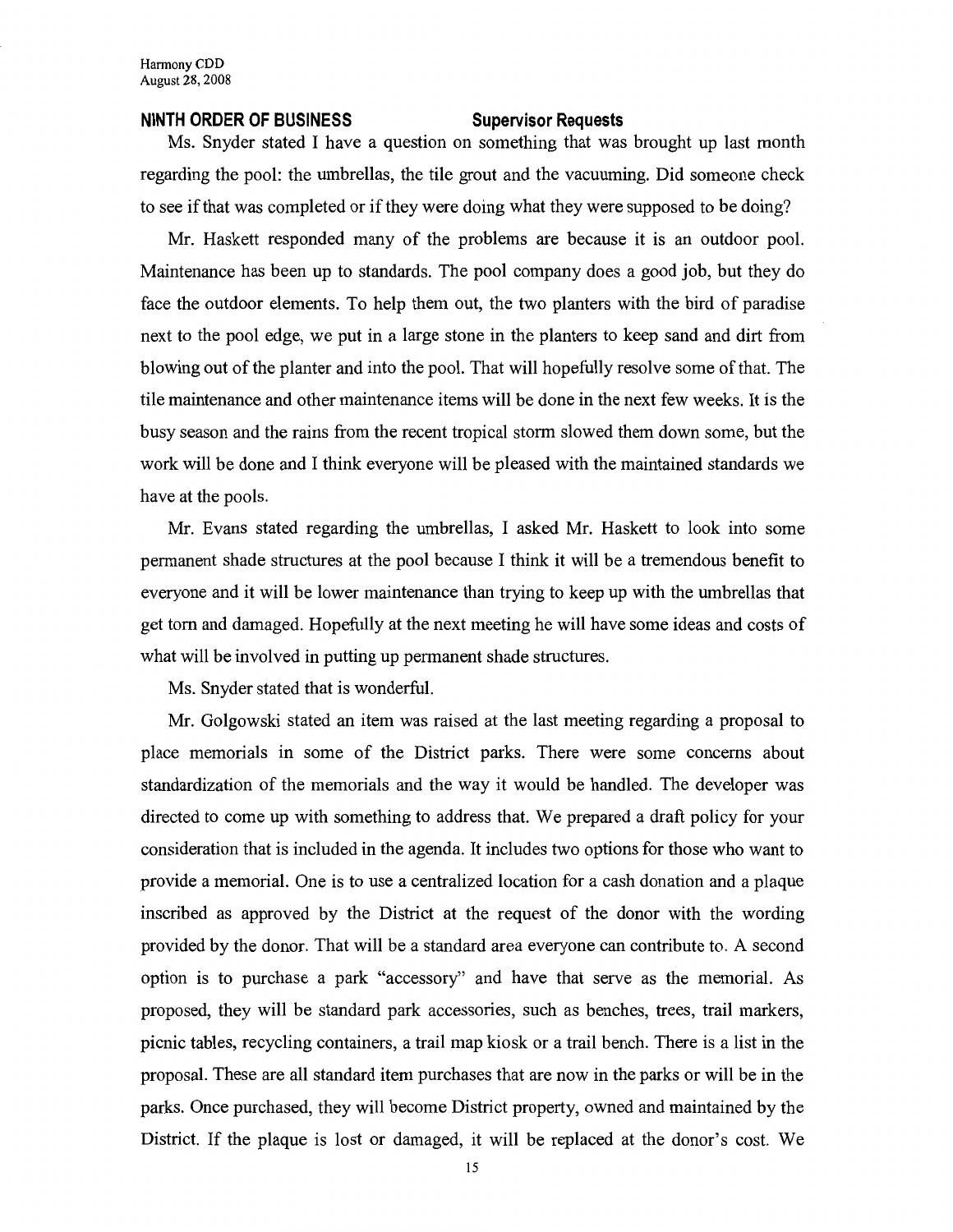anticipate that they will be bronze or something durable for outdoor use, not plastic. That is the proposed policy in summary.

Mr. Peach stated at the last meeting, the discussion came down to the contribution to the CDD and allowing the CDD to make the selection in terms of what it is and where it is in regard to the central location for the plaques. The concern I have is having multiple choices on being able to select what it is may mean that we end up with extra picnic tables that we cannot find a place for, rather than making the decision as the money comes in. I think the concern that was expressed at the last meeting is that we will end up with items all over the community and we will lose control. At one time, the CDD had an art budget that appropriately could receive these kinds of contributions and then the CDD can make the decision on what is necessary.

Mr. Evans stated it appears that there are several options. You can make a cash donation to go into a fund to do things, such as artwork elements. That is the central plaque acknowledgment. The others are specific items. In the event that there is not a need for an additional picnic table because there is no need for it, it is still at the discretion of the District. I am sure the donor would be amenable to choose another item, but this affords them an opportunity. It is still under the total control of the District but it affords that vehicle of an expression of a memorial in various sizes, types, costs and formations. Based on what is proposed and that the District will be receiving funds in this manner, do we need to draft a policy?

Mr. Qualls responded not necessarily. You can have written policies. I think it is desirable to do that so that everyone knows what the policy is. The District has the express authority to receive gifts and to do with those gifts whatever the donor wants done with them in accordance with the policy. I recommend using what Mr. Golgowski has done and turning that into a policy and bringing it back to the Board for consideration.

Ms. Snyder stated I personally think it would be nice to allow the donor to choose. I have seen it in other places where it does not get out of hand. I like the fact that the CDD can approve or disapprove of what it is; for example, if we have too many picnic tables, they can choose a tree or a bench. I like the idea. I do not think it has to get out of hand like was described last month.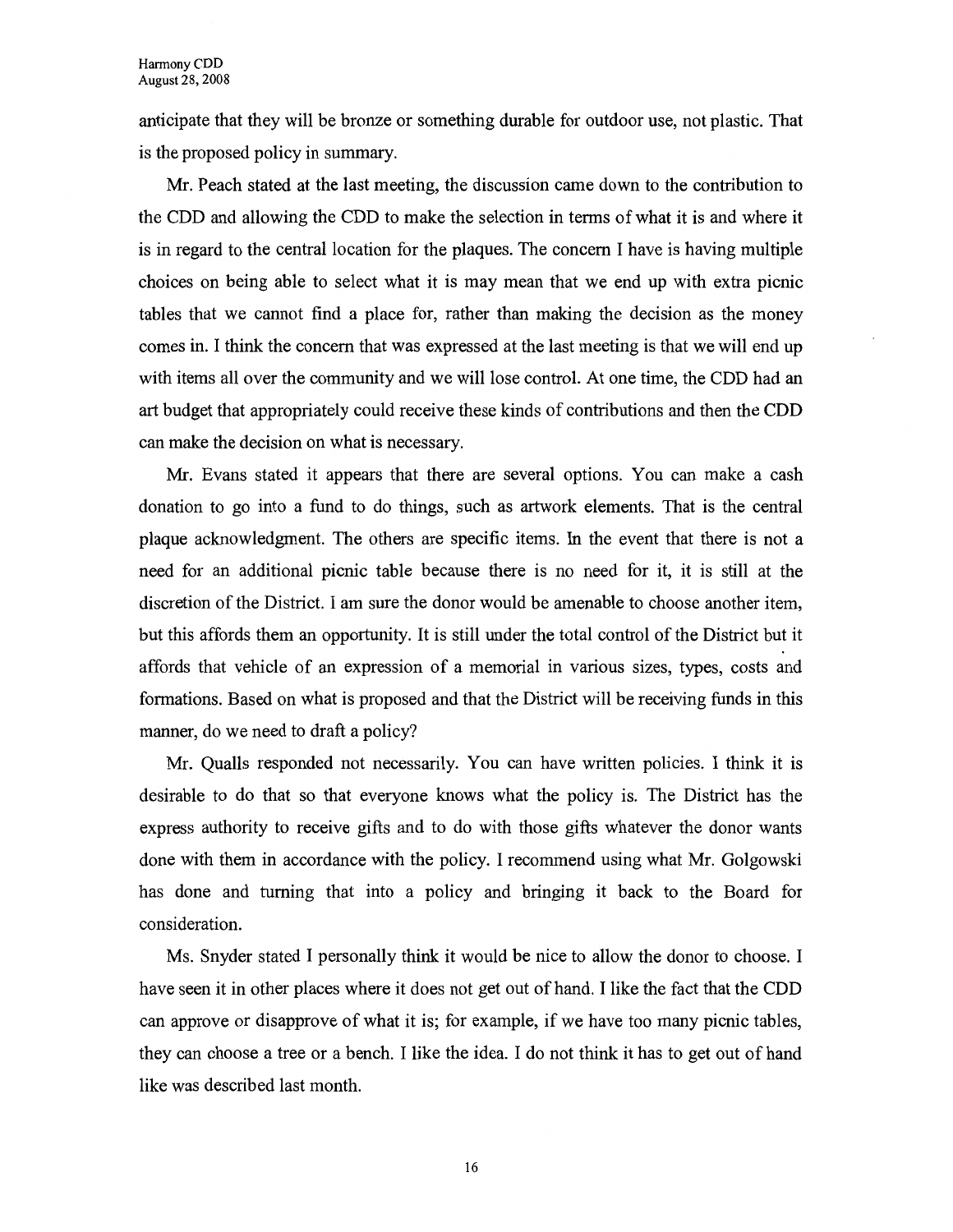Mr. Evans asked is it the Board's opinion to continue to move forward with this type of policy?

The Board replied in the affirmative.

Mr. Evans stated with that, I will direct Mr. Qualls to draft this and put it in the form of a policy so that we can administer the policy but later adopt it so that it is part of the official record in our policy manual.

Mr. Golgowski stated these policies are very common and this one was lifted from another public source. This policy to memorial placement seems to be a tested approach around the county and it has worked.

#### **TENTH ORDER OF BUSINESS Audience Comments**

Ms. Kassel asked in terms of the District parks and recreational policy, how will that be publicized to residents so they know there is a new set of policies? I know it is on the website but how will they even know it is on the website and that it is new?

Mr. Evans responded we are trying to reduce the number of mailings while still keeping everyone informed.

Ms. Gina McGinnis stated put it in the Harmony Notes and direct them to the website.

Mr. Evans stated that will work, especially with the news about the memorial opportunity and the swim classes. We can have an article in the Harmony Notes.

Mr. Haskett stated we can also send an e-blast. Each park has a community bulletin and we will place the information on those, also.

Ms. Kassel stated once they are on the website, for a week or two, you could place a sign at the traffic circles to direct people to the website. Not everyone gets the paper or reads the newspaper so they are not aware of these rules that they need to abide by. Please explain the process that we are now following for deposits for boat use or what it is going to be.

Mr. Qualls stated for boat use, users will have the option to give a check to the District office for \$250, which will be returned if there is no damage, or it will be utilized to cover any damage. You also have the option of giving the District office a valid credit card and a copy of your identification. In the case of any damage, you will be giving permission to the District to use that credit card to reimburse whoever fixes the boat.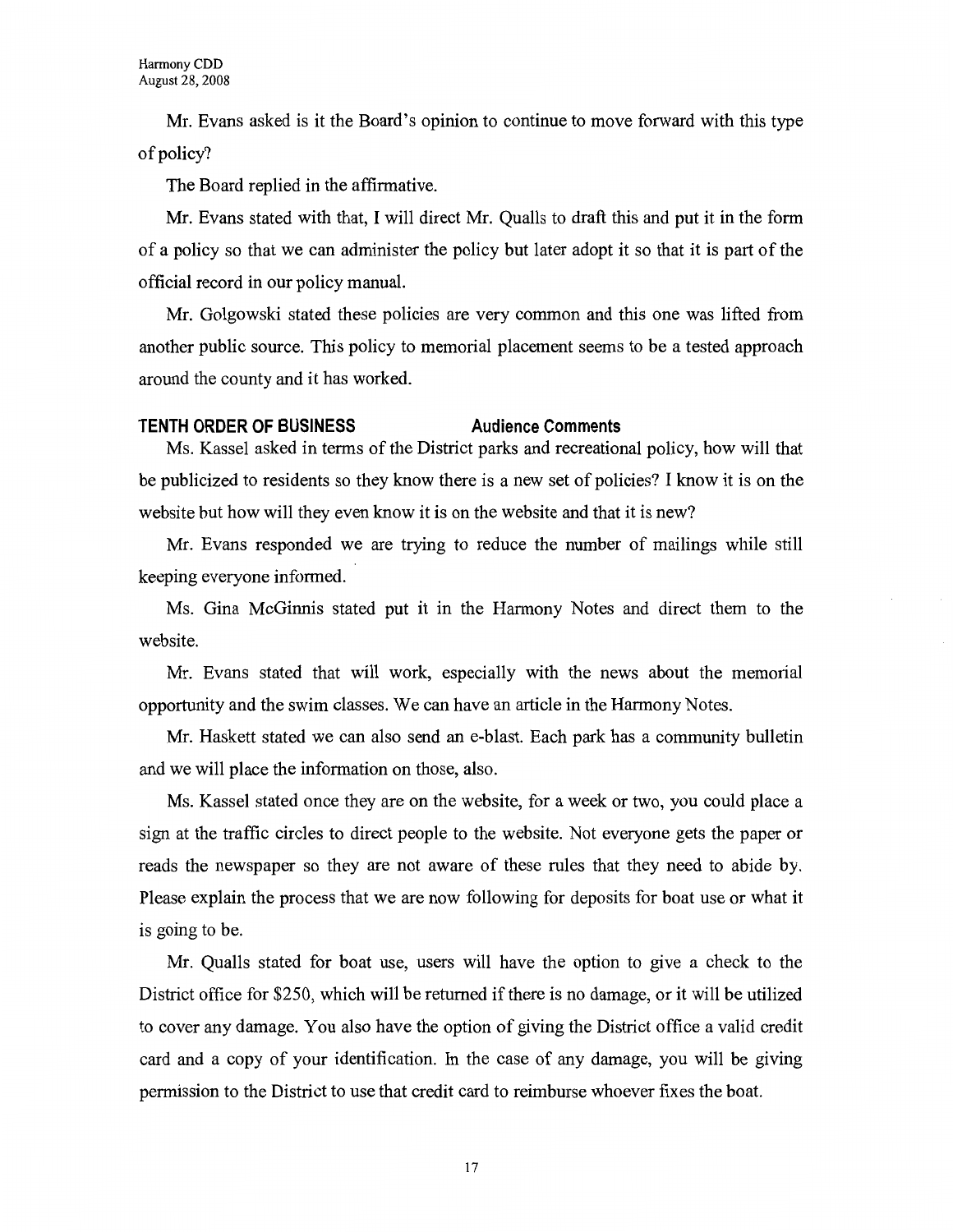Mr. Evans asked can you do this as a one-time event? For someone who uses the boat on a regular basis, can you keep the credit card on file?

Mr. Moyer responded yes.

Ms. Kassel asked is that administered solely through Thomas Belieff?

Mr. Evans responded the District Manager needs to receive credit card information.

Mr. Qualls stated the rules are clear that the District office receives the security deposit or the credit card information.

Ms. Kassel asked how does that work if I want to go out on Sunday and use the boat for an hour or two? Do we call Mr. Belieff? We need to know the process.

Mr. Qualls responded yes, Section 2.3 outlines the process.

Mr. Schiro asked where do you go to give that information, the welcome center or some other location?

Mr. Qualls responded you have to send it and make sure it is received by the District office, address and phone number of which are contained in the rules.

Mr. Schiro asked is that in Celebration?

Mr. Moyer responded yes.

Mr. Schiro asked do I have to drive to Celebration?

Mr. Qualls responded there is a phone number and I am sure there are other means of getting information to places other than where you live.

Mr. Schiro asked can we provide a credit card number over the phone?

Mr. Qualls responded no, we need a copy of the credit card and a copy of the identification. You can mail it or scan and email it.

Mr. LeMenager asked all this is to use the boats? You have to send something by wire or fax to Celebration? That does not sound like a practical solution.

Mr. Evans responded what prompted this is we incurred some damage to the boats and there was an outcry for how do we collect for damages. After a lot of discussion we implemented a damage deposit. If a resident uses the boat frequently, you just make a security deposit one time and leave it on file. It is not collected for each time you use the boat.

Mr. Schiro asked how do you prove who did what damage?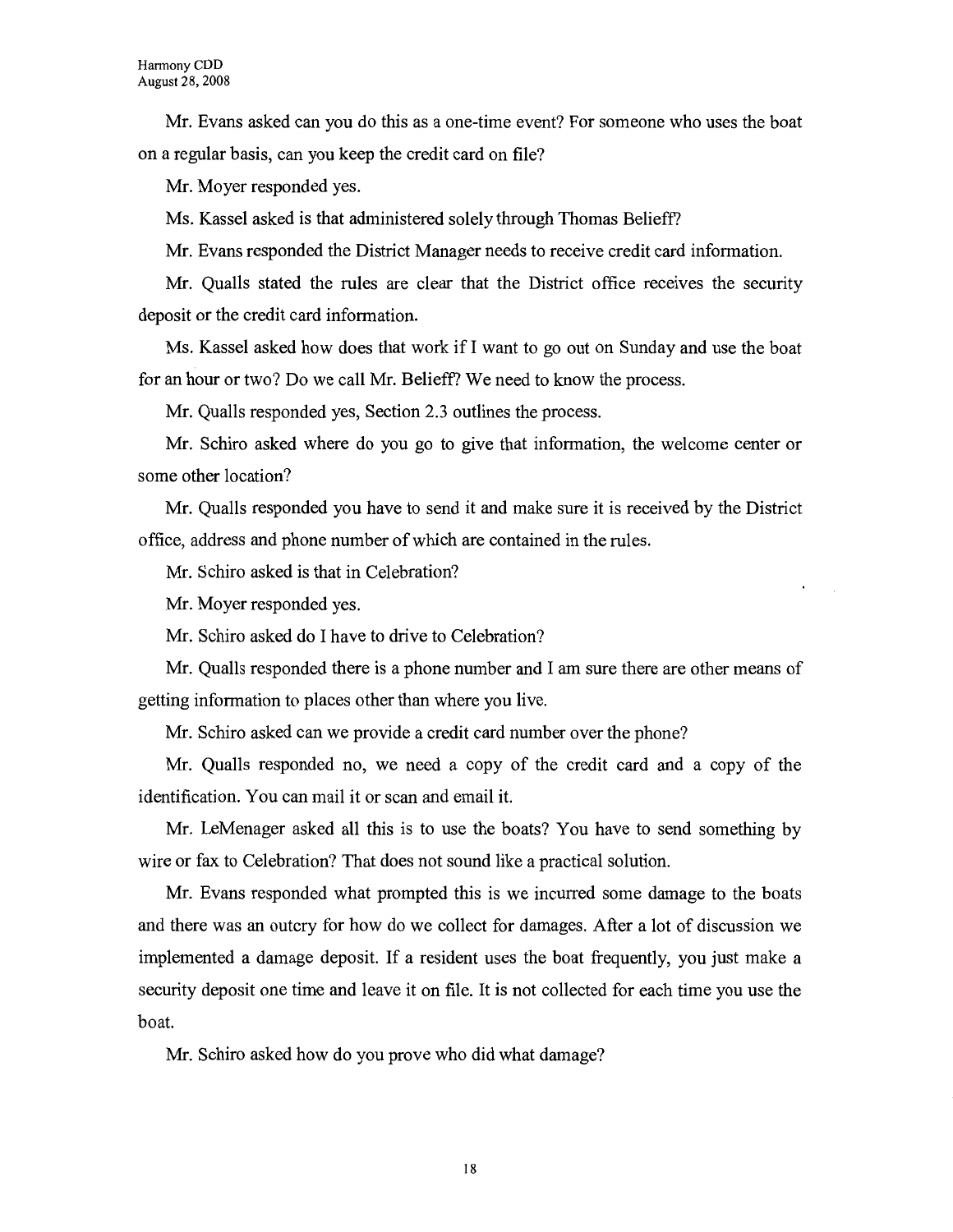Mr. Evans stated the problem we had before was we incurred damages that were hard to prove who did them. We are looking at implementing a stricter review policy prior and after use of the boats.

Mr. Qualls stated the idea is the same as when you rent a car. You inspect it prior to use and it gets inspected when you turn it back in.

A resident stated that means you need someone to check it when they leave and when they bring it back.

Mr. Qualls stated that is correct.

Mr. Evans stated you cannot charge someone for something you cannot prove.

The resident asked how will you manage that? Someone checks out the boat and does he wait until they bring the boat back, which could be one to three hours?

Mr. Evans responded if you know they did the damage, we have some recourse. We would like to have someone here to inspect the boats when they leave and when they return. It is what we can do for the moment. There may be some damage that you cannot find who did it.

Mr. Schiro stated say the boat is scheduled to come back at 2:00 p.m.. You return the boat and walk off, and Mr. Belieff is not there. Does that mean you are no longer responsible?

Mr. Evans responded that is not what I said. We are trying to implement a policy that gives us the ability to recover damages if we know who did the damages.

The resident stated the policy cannot be enforced if someone is not there to inspect the boat.

Mr. Evans stated that is correct, unless you have actual knowledge of when the damage occurred. There may be some gaps and we will have that risk. We are trying to enhance the process.

The Resident asked what happens if someone took the boat and crashed it before I come and take it out?

Mr. Quall responded before the boat is taken out, users are to inspect the boat and outline any existing damage. It is the same as you do with a rental car. You walk around the car and point out existing damage.

Ms. Kassel stated I think that is something we have to think more about and figure out how we are going to deal with it. Is it possible to have only adults over 21 pool hours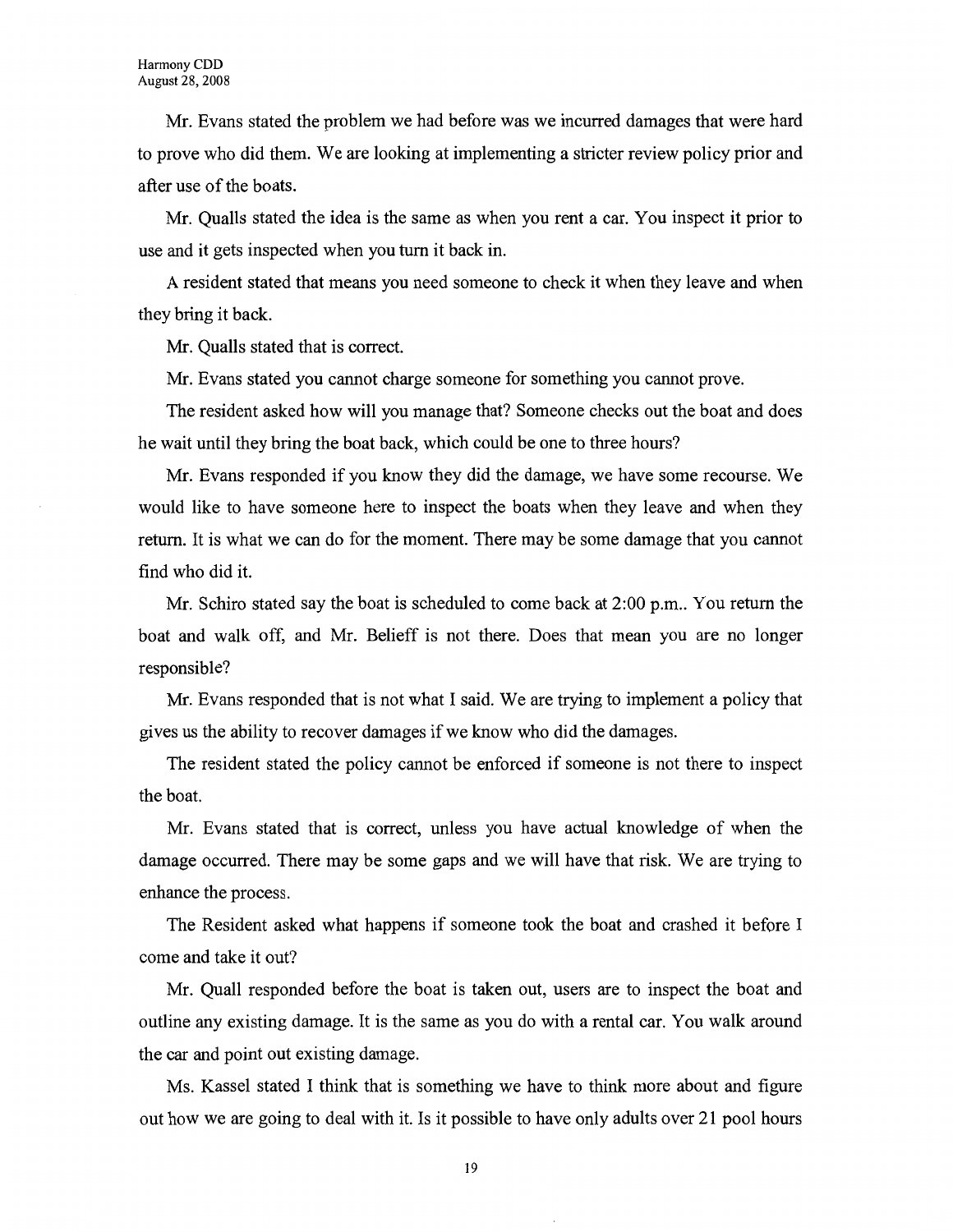in the evening? The pool is lit inside the pool and many people cannot use the pool during the day but might like to until 10:00 p.m. There are no residents near the swim club so there is no one to disturb. Can we have evening pool hours for adults over 21?

Mr. Evans responded that gets back to an enforcement issue.

Mr. Haskett stated the pool is not lit for nighttime swimming pursuant to the Health Department standards. It was never intended to be a nighttime pool. The lights that you see in the water are for safety purposes, not swimming purposes.

Mr. Schiro stated I think it is a good idea and you should not just dismiss it out of hand. Can you add a light?

Mr. Moyer responded we have looked at this for another community and it is pretty intensive the amount of light you need to have in a pool at night.

Mr. LeMenager stated we came here from Artisan Park in Celebration and that was a problem. To meet Florida regulations, you effectively need stadium lights to have it open in the evening. It is hard to maintain the dark sky policy with stadium lights.

A Resident stated they are also quite tall and very expensive.

Ms. Kassel stated I want to make a couple comments on the memorial proposal. The whole genesis was because we wanted to have something to remind us of a member of our community, Judy, who passed away a little over a month ago. She spent a lot of time at the dog park sitting on the benches, especially at the last part of her life. We thought that the dog park can use more benches and people are often standing around because there is not much space to sit, especially seating that is in the shade. We thought this was good idea. It would remind us of her and it would be an added facility to the community. A bench is \$1,200 and it will not be very common because it is not cheap. The impetus for doing something like a picnic table or a bench will come from a personal relationship that the residents had with that person, who see the need for an amenity somewhere. To address Mr. Peach's concern, I do not think there will be too many of one type of thing in places where they are not necessary because it will be motivated by the thought that we can use something in this area, in addition to it being a memorial. The idea behind the plaque was, like you see in many public parks and other public places, it will be a small plaque on the back of the bench that will simply say "in memory of," their name, "dear friend and neighbor" with the date and the year. No one could take offense to that. When people come to use the park, they will not forget that it was that person that they will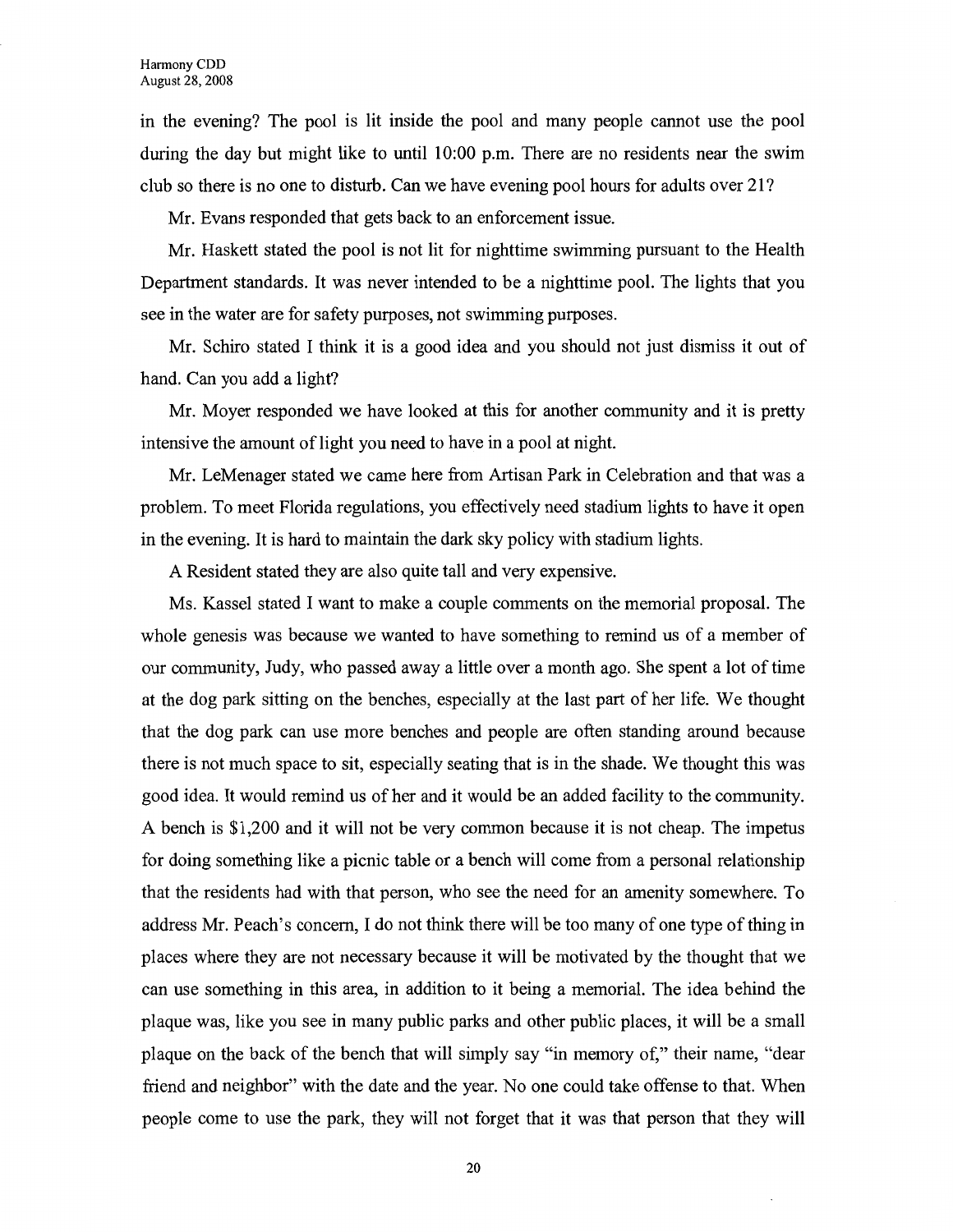remember through that bench. It will be affixed to the benches or riveted on so that it will not go anywhere and it will not need any maintenance. If you can clarify in the policy, are you saying this plaque will be separate in a central location? Or can it be affixed to a bench or other item?

Mr. Golgowski responded it can be affixed.

Mr. Evans stated if it is an item, there will be a plaque affixed to the item. If it is a cash donation, it will be in a central location. Those cash donations will be used for artwork or other things on the list.

Ms. Kassel asked is there not just one place where people's names are listed? Will it be some thing in a central location that also has a plaque affixed?

Mr. Evans responded yes, we are still working on that but we want to move forward on it and have the parameters to do it.

Mr. Peach stated the issue arose because there was concern that someone might decide they wanted a particular item placed on CDD property. That is why it is necessary to run it through the CDD.

Ms. Kassel stated I have no problem with that but it was something that seemed very simple and we are proposing to have something that was already here and that was clearly going to be an added asset to the community.

Ms. Pam LeMenager stated regarding the lights in Section E, the Estates, I understand they were provided by the electric company.

Mr. Evans stated they are leased. The District leases street lights from the utility company.

Ms. LeMenager asked is the District aware that those lights are damaged and not installed correctly? Bolts are missing at the bars to the stem for the overhang, some are missing.

Mr. Evans responded yes, and we noticed that on some of the other roadways. We notified them. They are waiting to receive the bracket.

Mr. Marks stated where Holly Way tees into Cat Brier, there is pergola there at the sun shaded spot and some of the soffits are missing underneath.

Mr. Schiro asked regarding nighttime swimming, since we have documents and liability releases for horseback riding and using the boats, is there any reason why adults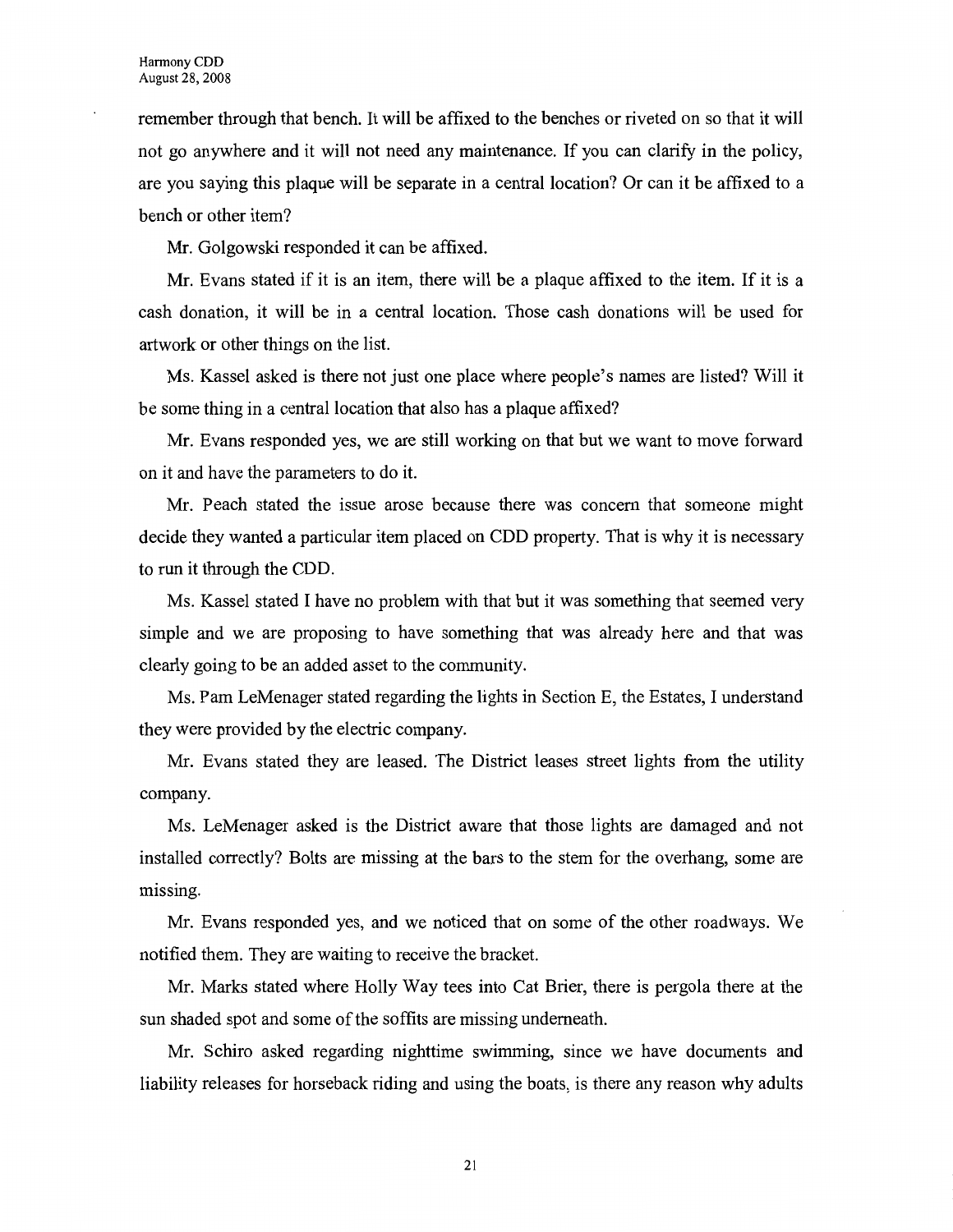in this community cannot sign a liability release to allow them to swim in the pool at night?

Mr. Evans responded I do not think you can waive your rights to the Florida Statutes.

Mr. Schiro asked are you sure?

Mr. Qualls responded I do not know that you can say you are going to break the law. I will look into it. It does not seem practical to me.

Mr. Schiro asked can I get a copy of all the invoices and checks paid to maintain the ponds for the past few years?

Mr. Evans responded you can view any records at the District office provided you call ahead to let them know you are coming.

Mr. Schiro asked are those records available?

Mr. Qualls responded yes, they are public records.

Mr. Schiro stated it would be a hardship for me to go to Celebration. Is it possible to have them copied and mailed to me?

Mr. Moyer stated yes, for a fee.

Mr. Schiro asked how much is that?

Mr. Qualls responded it is pursuant to Florida's public records law. I believe it is \$.25 per page plus reasonable expenses for someone to compile the information and submit it to you.

Ms. Wright stated the District's Rules of Procedure will indicate the fees to charge for photocopying.

Mr. Schiro stated it is my understanding that Mr. Moyer was involved in the original development of legislation for CDDs.

Mr. Moyer stated yes, I was.

Mr. Schiro asked so you must have a lot of exposure to many CDDs?

Mr. Moyer responded I do.

Mr. Schiro asked what percentage of CDDs in Florida have their meetings held prior to 6:00 p.m.?

Mr. Moyer stated I personally manage 22 of them currently and there are only three that meet after 5:00 p.m. Some do but most do not.

Mr. Schiro asked how do they handle the professionals?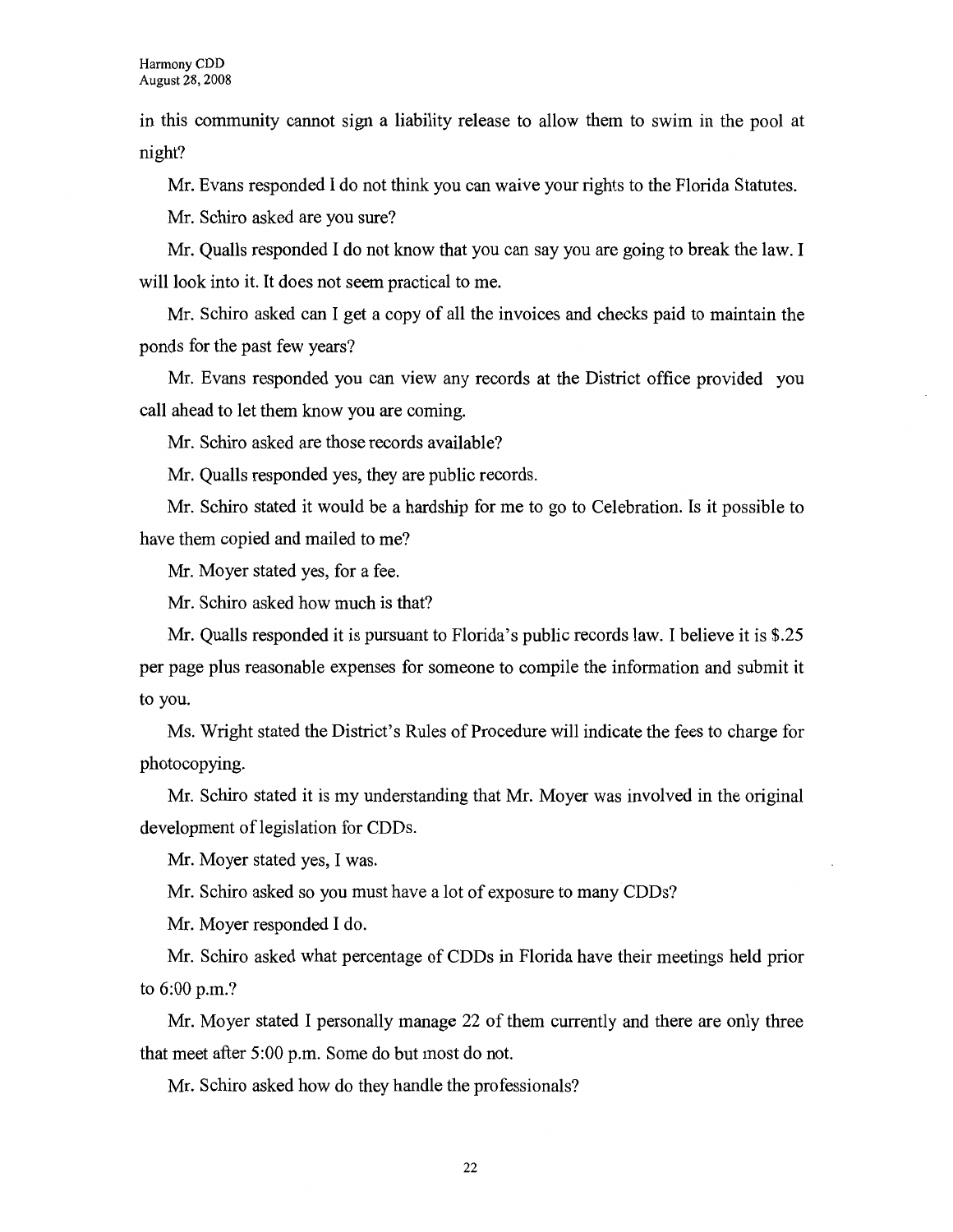Mr. Moyer stated for the ones who have general counsel that is not local, and many of them use Tallahassee counsel, the CDD pays for the overnight accommodations for the attorney.

Mr. Schiro asked is Mr. Qualls a local attorney?

Mr. Qualls responded no, I am based in Tallahassee.

Mr. Schiro asked is the CDD paying the expense of you coming to this meeting?

Mr. Qualls responded yes, but we do not charge for the full travel time and we typically do not need to stay overnight.

Mr. Schiro asked if we meet at 6:00 p.m. versus 9:00 a.m., would that have an impact on your fees?

Mr. Qualls responded yes, I have a hotel booked for this evening.

Mr. Schiro asked is the CDD paying that cost?

Mr. Qualls responded yes.

A resident asked considering the increase in pests, what is the CDD doing for mosquito control?

Mr. Golgowski responded Osceola County sprays periodically.

The resident asked does the CDD have to request them to spray?

Mr. Golgowski responded no.

The resident asked is that something our maintenance people can do?

Mr. Evans responded we do not have the equipment.

Mr. Golgowski stated we can ask them to put us on their schedule. There are a number of citizens in Harmony who are interested in a community garden. This is somewhat of a developer item as well because we are committed to helping get this started so the garden can be used and the group can take on this project. Several sites have been researched to find some land that is suitable. One site being looked at is CDD property, located at the site of the portable school that is about to be removed, immediately east of there and west of the adjacent pond. This group is in the process of organizing themselves to come up with bylaws and operating policies. They wanted the Board's approval on pursing this location. It will be a garden with plots lined out. The detailed level of how it will be laid out has not been established yet, but there could be a limited number of individual plots. Some sort of rotation will need to be established so all members of the community would be eligible to have a space. It will be operated as any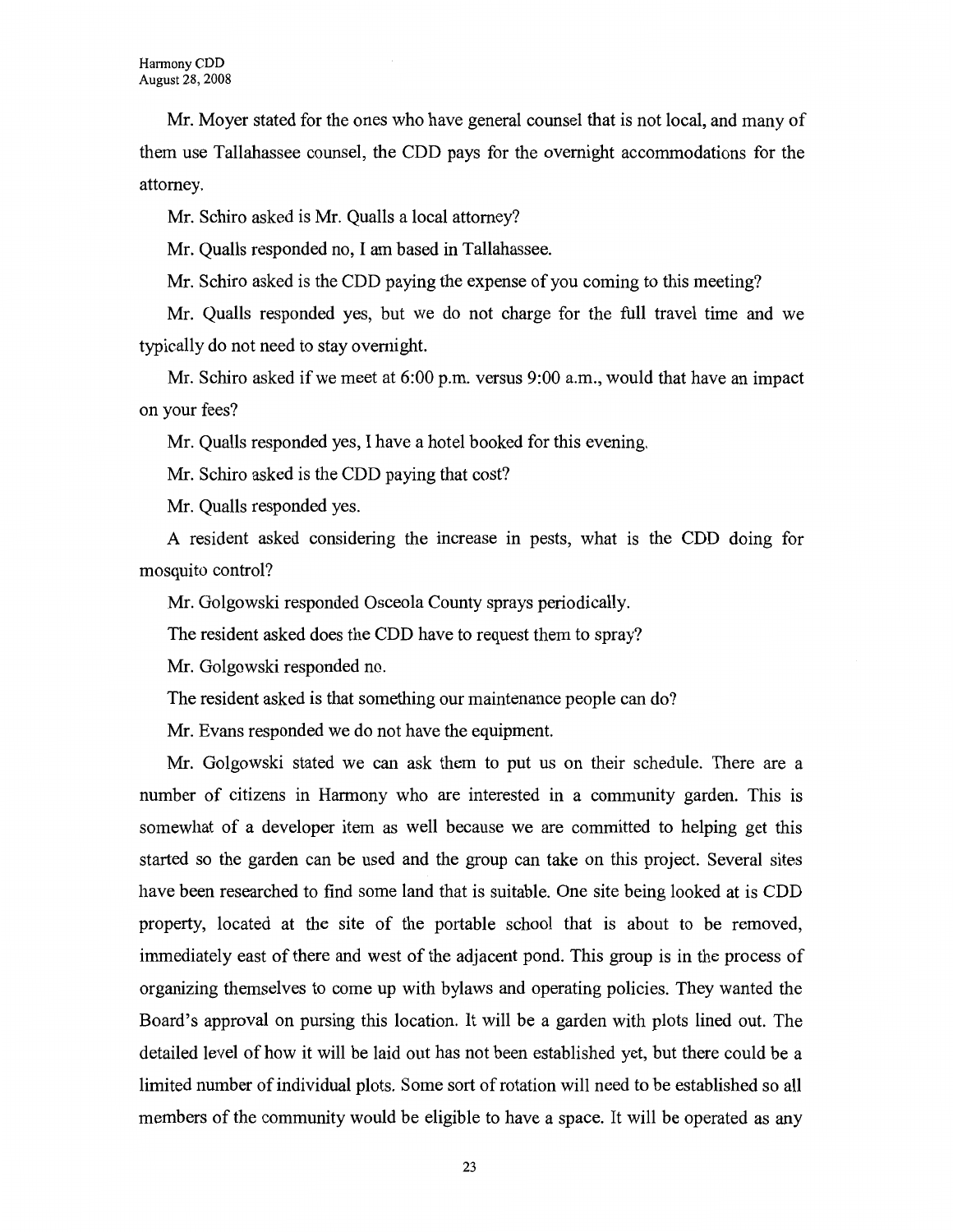other park, with the possible exception that the users will be paying more for the upkeep and/or maintaining it themselves. I wanted to present that to the Board on behalf of the residents.

Mr. Evans stated having been involved in one of these before, managing and monitoring a community garden is very difficult. What happens is some people do the work and others only take the benefit. It is a really nice thing to do and brings the community together. It is a great concept but the concern I have from a District perspective is we have to put up a fence to keep out deer and rabbits and other animals. At the same time, you exclude that piece of property for a select number of residents to be able to use it only during that growing season. It is exclusivity for an extended period of time, unlike reserving the Swim Club for swimming lesson for a couple hours, which is for the overall community benefit. I think we run into problems with exclusivity. I think it is an excellent idea but we probably should consider having the developer put it on developer-owned property and then they can implement a utilization policy.

Mr. Peach stated I took pictures of the community garden in Boulder, Colorado. This had a central water theme that was a water area that drained down. Each plot had a hose outlet. There had to have been some sort of selection process. I thought of the community developing a garden club to take responsibility for the whole garden as opposed to separate segments. The garden in Boulder was very attractively done. The fence had plaques and names on it and pictures of com and other items. There was a fence all the way around. I brought pictures back with the intent of thinking that it would be a nice addition to Harmony.

Mr. Evans stated I like the idea but we need to work on execution and putting it in the proper location. It will be in a place that will require a lot of ground work. There will be a cost involved with putting an adequate fence around it. I think it is a very admirable cause but I think we can find a better location for it. I am concerned about the exclusivity issue with public property. When the school removes the trailers, that may be a location to slide into because it has water access and positive drainage.

Mr. LeMenager stated my wife and I lived in New York for 18 years and England, Holland, and Poland, and community gardens are part of the landscape. If you are looking for guidelines, there is a lot of information available. They do end up looking like a hodge podge with everyone doing their own thing. That is my concern putting it along